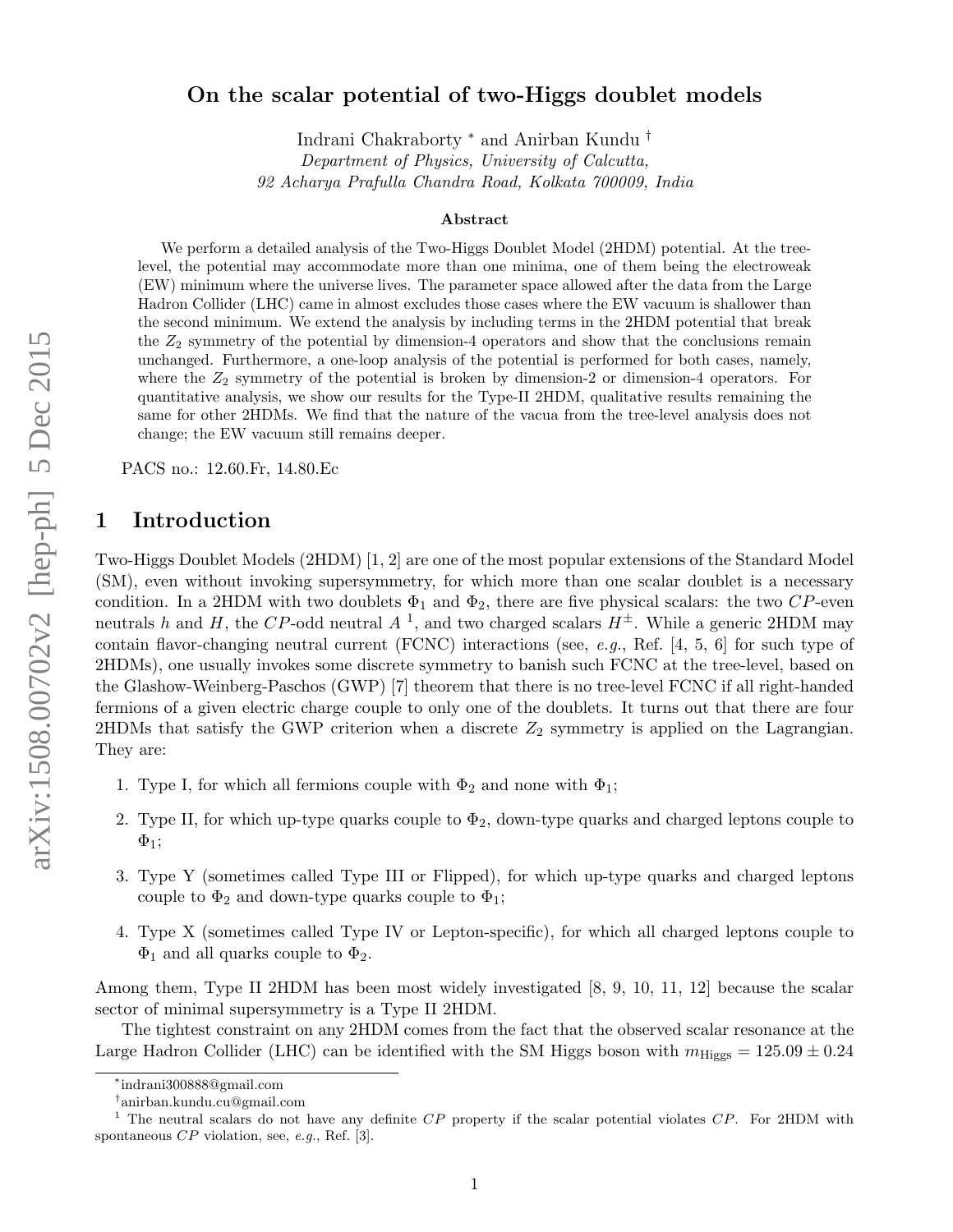GeV [\[13\]](#page-19-10). Thus, the Yukawa and gauge couplings of the 2HDM must be so aligned as to make the lighter  $CP$ -even mass eigenstate h to almost coincide with the SM Higgs boson. This is known as the alignment limit, and while the allowed parameter space may vary from one 2HDM to the other, the qualitative results are quite similar [\[14,](#page-19-11) [15,](#page-19-12) [16\]](#page-19-13). There are other constraints, like the oblique parameters or the lower limit on the  $H^{\pm}$  mass coming from  $b \to s\gamma$  decay rate [\[17,](#page-19-14) [18\]](#page-19-15), but such constraints are in general not equally valid for all [2](#page-1-0)HDMs<sup>2</sup>. The theoretical constraints include, just like any other extensions of the SM, the vacuum stability, validity of the perturbative nature of the couplings, and constraints coming from the requirement of unitarity of scattering amplitudes [\[19\]](#page-19-16).

In this paper, we will focus upon the scalar potential of the 2HDMs. This is much more complicated, even at the tree-level, compared to the SM scalar potential, if both the CP-even neutral scalars are allowed to have nonzero vacuum expectation values (VEV). As has been shown in Refs. [\[20,](#page-19-17) [21,](#page-20-0) [22,](#page-20-1) [23,](#page-20-2)  $24$ , the 2HDM scalar potential, even with the softly broken  $Z_2$ -symmetry, may allow more than one minima. A similar analysis was very recently done for  $Z_2$ -breaking models [\[25\]](#page-20-4). In Refs. [\[20,](#page-19-17) [22,](#page-20-1) [23,](#page-20-2) [24\]](#page-20-3), the authors considered the scalar potential of a  $Z_2$ -conserving 2HDM at the tree-level, and showed that it can allow multiple normal non-equivalent stationary points (at most two of them can be minima). However, a charge-violating or  $CP$ -violating minimum cannot coexist with a normal minimum, *i.e.*, where the  $CP$ -even neutral fields get the VEV. This can be put in a more succinct way: minima with different natures cannot co-exist in 2HDM [\[20,](#page-19-17) [24\]](#page-20-3). Also, the data from LHC all but rules out those points where the second minimum is deeper than the electroweak (EW) minimum, i.e., the minimum where the universe lives.

In this paper, we consider both  $Z_2$ -conserving and  $Z_2$ -violating 2HDM scalar potentials for our analysis. By  $Z_2$ -breaking 2HDM, we mean those with dimension-4 operators violating  $Z_2$ , like  $(\Phi_1^{\dagger} \Phi_1)(\Phi_1^{\dagger} \Phi_2)$ or  $(\Phi_2^{\dagger} \Phi_2)(\Phi_1^{\dagger} \Phi_2)$ . There can be soft  $Z_2$ -violating terms like  $\Phi_1^{\dagger} \Phi_2$  or  $\Phi_2^{\dagger} \Phi_1$  in the potential; if there are no dimension-4  $Z_2$ -breaking terms, we call those models  $Z_2$ -conserving, although, strictly speaking, they are not. We show that the conclusions drawn about the nature of the minima of the potential in the context of  $Z_2$ -conserving 2HDMs remain valid for  $Z_2$ -violating 2HDMs too.

To check the robustness of the tree-level results, we further perform a one-loop analysis of the 2HDM potential, and choose only those models that show a double minima. A nice review of the one-loop corrections in the context of  $Z_2$ -symmetric 2HDM and scale invariant 2HDM can be found in Refs. [\[26,](#page-20-5) [27,](#page-20-6) [28\]](#page-20-7). It is a common knowledge that the one-loop corrections [\[29\]](#page-20-8) can be significant only in the flat direction of the potential. For the SM, this is easy to obtain [\[30\]](#page-20-9); so is for the Inert Doublet models <sup>[3](#page-1-1)</sup> [\[32,](#page-20-10) [33\]](#page-20-11) where one of the VEVs is zero. For a generic 2HDM, this is a cumbersome task, but can be done, in principle, following the prescriptions of Gildener and Weinberg [\[34\]](#page-20-12), and the ray in the potential space along which the tree-level potential is zero can be found. However, If  $v_2 \gg v_1$ , where  $v_1$  and  $v_2$  are the VEVs of the CP-even neutral components of  $\Phi_1$  and  $\Phi_2$  respectively (so that  $\tan \beta \equiv v_2/v_1 \gg 1$ , the potential along the  $\Phi_1$  direction is *almost* flat, so it is instructive to show the variations of the potential perpendicular to this direction, *i.e.*, along  $\Phi_2$ . Another important point is the setting of the regularization scale  $\mu$  for the one-loop corrections. Variation of  $\mu$  is equivalent to the variations of the tree-level quartic couplings  $\lambda_i$ , as can be seen from a renormalization group argument. As the nature of the potential can best be described by these quartic couplings, we would like to forward a prescription of choosing  $\mu$  for the 2HDM: choose it so that the position of the EW minimum remains unaltered. As we will see, this keeps the position of the second minimum too almost unaltered. Of course, the depths of the potential at the two minima will change. With such a prescription for choosing  $\mu$ , the conclusions about the stability of the EW minimum that were drawn from a tree-level analysis remain unaltered.

<span id="page-1-1"></span><span id="page-1-0"></span><sup>&</sup>lt;sup>2</sup> For example, the  $b \to s\gamma$  constraint,  $m_{H^{\pm}} > 316$  GeV, can be evaded in Type I and Lepton-specific 2HDM.

<sup>&</sup>lt;sup>3</sup> For the Inert Doublet model (which is important from the cosmological implication of providing a cold dark matter candidate), one of the VEVs is zero, and so it is easier to treat analytically. We, however, will not go into any detailed study of such cosmological implications of the 2HDMs in this paper. Another such implication is the successful first-order electroweak phase transition and electroweak baryogenesis, which is discussed in Refs. [\[31\]](#page-20-13).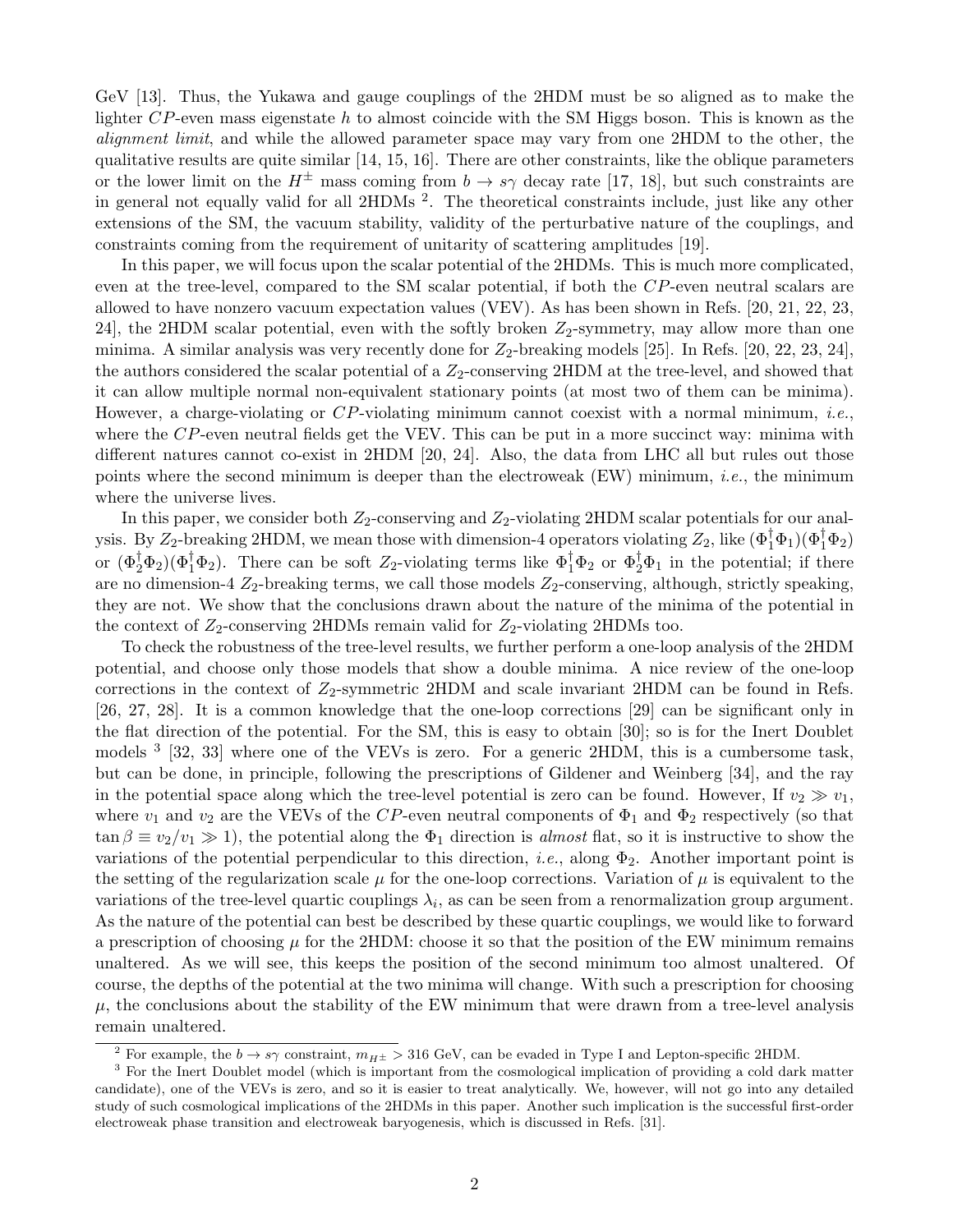The paper is arranged as follows. In section II we briefly review 2HDMs, with softly broken  $Z_2$ symmetry and without  $Z_2$  symmetry, and list the constraints and the minimization conditions on the potential. Section III introduces the one-loop corrected effective potential and modified minimization conditions for Type II 2HDM with and without  $Z_2$  symmetry. Our results, for both tree-level and one-loop analysis, are shown in Section IV. Section V summarizes the paper. Some calculation details and relevant expressions are relegated to the Appendix.

# 2 Brief review of 2HDM

# 2.1 2HDM with softly broken  $Z_2$  symmetry

To start with, let us focus on the most canonical 2HDMs, where the  $Z_2$  symmetry is broken only softly by a dimension-2 operator, and all the couplings are real. The notations used here essentially follow those in Ref. [\[1\]](#page-18-0). Later on, we will introduce both dimension-4  $Z_2$ -breaking operators as well as complex parameters in the scalar potential.

Let us denote the two doublets, both with hypercharge  $Y = +1$ , by  $\Phi_1$  and  $\Phi_2$ , which can be written more explicitly as

$$
\Phi_a = \begin{pmatrix} \chi_a^+ \\ \frac{1}{\sqrt{2}} \left( \phi_a + i \eta_a \right) \end{pmatrix}, \quad a = 1, 2. \tag{1}
$$

We further assume the VEVs to be aligned towards the direction of the CP-even neutral field, so that  $\langle \phi_1 \rangle = v_1, \langle \phi_2 \rangle = v_2$ , and we conventionally denote tan  $\beta = v_2/v_1$ .

Invoking a  $Z_2$  symmetry  $\Phi_1 \to \Phi_1$ ,  $\Phi_2 \to -\Phi_2$ , so that there is no tree-level flavor-changing neutral current (FCNC), one may write

<span id="page-2-0"></span>
$$
V(\Phi_1, \Phi_2) = m_{11}^2 \Phi_1^{\dagger} \Phi_1 + m_{22}^2 \Phi_2^{\dagger} \Phi_2 - m_{12}^2 \left( \Phi_1^{\dagger} \Phi_2 + \Phi_2^{\dagger} \Phi_1 \right) + \frac{1}{2} \lambda_1 \left( \Phi_1^{\dagger} \Phi_1 \right)^2 + \frac{1}{2} \lambda_2 \left( \Phi_2^{\dagger} \Phi_2 \right)^2 + \lambda_3 \left( \Phi_1^{\dagger} \Phi_1 \right) \left( \Phi_2^{\dagger} \Phi_2 \right) + \lambda_4 \left( \Phi_1^{\dagger} \Phi_2 \right) \left( \Phi_2^{\dagger} \Phi_1 \right) + \frac{1}{2} \lambda_5 \left[ \left( \Phi_1^{\dagger} \Phi_2 \right)^2 + \left( \Phi_2^{\dagger} \Phi_1 \right)^2 \right].
$$
 (2)

Here  $m_{11}^2$ ,  $m_{22}^2$ ,  $m_{12}^2$ ,  $\lambda_1$ ,  $\lambda_2$ ,  $\lambda_3$ ,  $\lambda_4$  and  $\lambda_5$  are all real and  $m_{12}^2$  softly breaks the  $Z_2$  symmetry. As mentioned before, to differentiate from the potential that breaks the  $Z_2$  symmetry with dimension-4 operators, such models will henceforth be called the  $Z_2$ -conserving or  $Z_2$ -symmetric models, even though it is broken softly by  $m_{12}^2$ .

The two CP-even neutral states  $\phi_1$  and  $\phi_2$  are in general not mass eigenstates. The corresponding mass matrix can be diagonalized through a rotation by an angle  $\alpha$ , and the mass eigenstates are

$$
h = \phi_2 \cos \alpha - \phi_1 \sin \alpha, \quad H = \phi_2 \sin \alpha + \phi_1 \cos \alpha, \tag{3}
$$

where  $h(H)$  is the lighter (heavier) eigenstate.

Note that if  $|\alpha - \beta|$  is an odd (even) multiple of  $\pi/2$ ,  $h(H)$  becomes identical with the SM Higgs boson, with a VEV of  $v = \sqrt{v_1^2 + v_2^2} \approx 246$  GeV. For example, the  $hVV^*$   $(HVV^*)$  coupling is just the SM coupling times  $sin(\alpha - \beta)$  (cos( $\alpha - \beta$ )), where V is any weak gauge boson, W or Z. The limit where h behaves as the SM Higgs boson is known as the alignment limit. The LHC data strongly favours the alignment limit and this sets a nontrivial constraint on the parameter space. The allowed parameter space, of course, depends on what type of 2HDM is chosen. We refer the reader to Ref. [\[14,](#page-19-11) [15\]](#page-19-12) for a study of the alignment limit in Type I and Type II 2HDMs, and to Ref. [\[6\]](#page-19-2) for a typical example of constraints coming from 2HDMs with tree-level FCNC.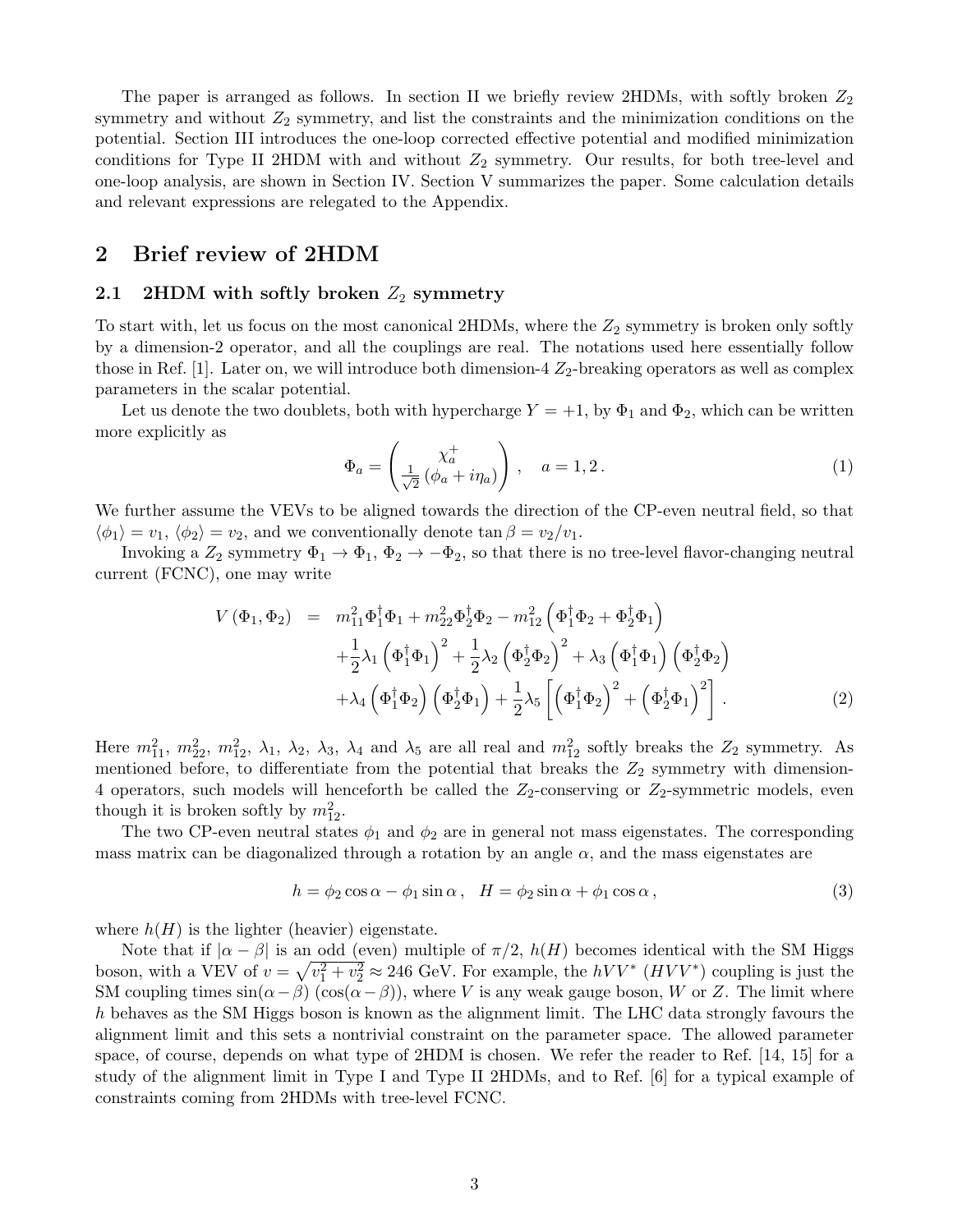The most generic Yukawa interactions for these four models can be written as [\[1\]](#page-18-0),

$$
\mathcal{L}_Y = -\sum_{j=1}^2 \left[ Y_j^d \overline{Q}_L d_R \Phi_j + Y_j^u \overline{Q}_L u_R \tilde{\Phi}_j + Y_j^e \overline{L}_L l_R \Phi_j + \text{h.c.} \right],\tag{4}
$$

where  $\tilde{\Phi}_j = i\tau_2 \Phi_j^*, Q_L, L_L, d_R, u_R$  and  $l_R$  are generic doublet quarks, doublet leptons, singlet down-type and singlet up-type quarks, and singlet charged leptons respectively.  $Y_j^d$ ,  $Y_j^u$ ,  $Y_j^e$  are  $3 \times 3$  complex matrices, containing Yukawa couplings for the down, up, and leptonic sectors respectively. In our analysis we will consider only top, bottom, and  $\tau$  Yukawa couplings to be nonzero.

The masses of the charged Higgs,  $H^{\pm}$ , and the pseudoscalar, A, can be written as

<span id="page-3-0"></span>
$$
m_{H^{\pm}}^{2} = \frac{1}{v_{1}v_{2}} m_{12}^{2} v^{2} - \frac{1}{2} (\lambda_{4} + \lambda_{5}) v^{2},
$$
  
\n
$$
m_{A}^{2} = \frac{1}{v_{1}v_{2}} m_{12}^{2} v^{2} - \lambda_{5} v^{2}.
$$
\n(5)

The couplings can be expressed in terms of masses of the physical states and the mixing angles  $\alpha$ and  $\beta$  as [\[20\]](#page-19-17)

$$
\lambda_1 = \frac{1}{v^2 c_\beta^2} \left( c_\alpha^2 m_H^2 + s_\alpha^2 m_h^2 - \frac{m_{12}^2 s_\beta}{c_\beta} \right),
$$
  
\n
$$
\lambda_2 = \frac{1}{v^2 s_\beta^2} \left( s_\alpha^2 m_H^2 + c_\alpha^2 m_h^2 - \frac{m_{12}^2 c_\beta}{s_\beta} \right),
$$
  
\n
$$
\lambda_3 = \frac{2m_{H^\pm}^2}{v^2} + \frac{s_{2\alpha}}{v^2 s_{2\beta}} \left( m_H^2 - m_h^2 \right) - \frac{m_{12}^2}{v^2 s_\beta c_\beta},
$$
  
\n
$$
\lambda_4 = \frac{1}{v^2} \left( m_A^2 - 2m_{H^\pm}^2 \right) + \frac{m_{12}^2}{v^2 s_\beta c_\beta},
$$
  
\n
$$
\lambda_5 = \frac{m_{12}^2}{v^2 s_\beta c_\beta} - \frac{m_A^2}{v^2}.
$$
  
\n(6)

where  $m_h(m_H)$  is the mass of  $h(H)$ , and  $c_\theta$  and  $s_\theta$  are generic shorthand notations for  $\cos \theta$  and  $\sin \theta$ respectively.

The requirement that the scalar potential always remains bounded from below leads to the following stability conditions for 2HDMs with  $Z_2$  symmetry [\[1\]](#page-18-0),

<span id="page-3-1"></span>
$$
\lambda_1, \lambda_2 \ge 0, \quad \lambda_3 \ge -\sqrt{\lambda_1 \lambda_2}, \quad \lambda_3 + \lambda_4 - |\lambda_5| \ge -\sqrt{\lambda_1 \lambda_2}.
$$
 (7)

Note that  $\lambda_3$ ,  $\lambda_4$ , and  $\lambda_5$  can in principle be negative; however, if the  $Z_2$  symmetry is exact, this may lead to tachyonic masses for  $H^{\pm}$  and A.

#### 2.2 2HDM with hard  $Z_2$  breaking terms

The most general renormalizable scalar potential of 2HDM can be written as [\[1\]](#page-18-0)

<span id="page-3-2"></span>
$$
V(\Phi_1, \Phi_2) = m_{11}^2 \Phi_1^{\dagger} \Phi_1 + m_{22}^2 \Phi_2^{\dagger} \Phi_2 - \left[ m_{12}^2 \left( \Phi_1^{\dagger} \Phi_2 \right) + h.c. \right] + \frac{1}{2} \lambda_1 \left( \Phi_1^{\dagger} \Phi_1 \right)^2 + \frac{1}{2} \lambda_2 \left( \Phi_2^{\dagger} \Phi_2 \right)^2 + \lambda_3 \left( \Phi_1^{\dagger} \Phi_1 \right) \left( \Phi_2^{\dagger} \Phi_2 \right) + \lambda_4 \left( \Phi_1^{\dagger} \Phi_2 \right) \left( \Phi_2^{\dagger} \Phi_1 \right) + \left[ \frac{1}{2} \lambda_5 \left( \Phi_1^{\dagger} \Phi_2 \right)^2 + \lambda_6 \left( \Phi_1^{\dagger} \Phi_1 \right) \left( \Phi_1^{\dagger} \Phi_2 \right) + \lambda_7 \left( \Phi_2^{\dagger} \Phi_2 \right) \left( \Phi_1^{\dagger} \Phi_2 \right) + h.c. \right],
$$
 (8)

where the model parameters  $m_{11}^2$ ,  $m_{22}^2$ ,  $\lambda_1$ ,  $\lambda_2$ ,  $\lambda_3$ ,  $\lambda_4$  are real and  $m_{12}^2$ ,  $\lambda_5$ ,  $\lambda_6$  and  $\lambda_7$  can in principle be complex, and "h.c." stands for hermitian conjugation.

We will follow the same convention as the previous subsection and consider two different cases, namely,  $m_{12}^2$ ,  $\lambda_5$ ,  $\lambda_6$  and  $\lambda_7$  are (i) real, and (ii) complex.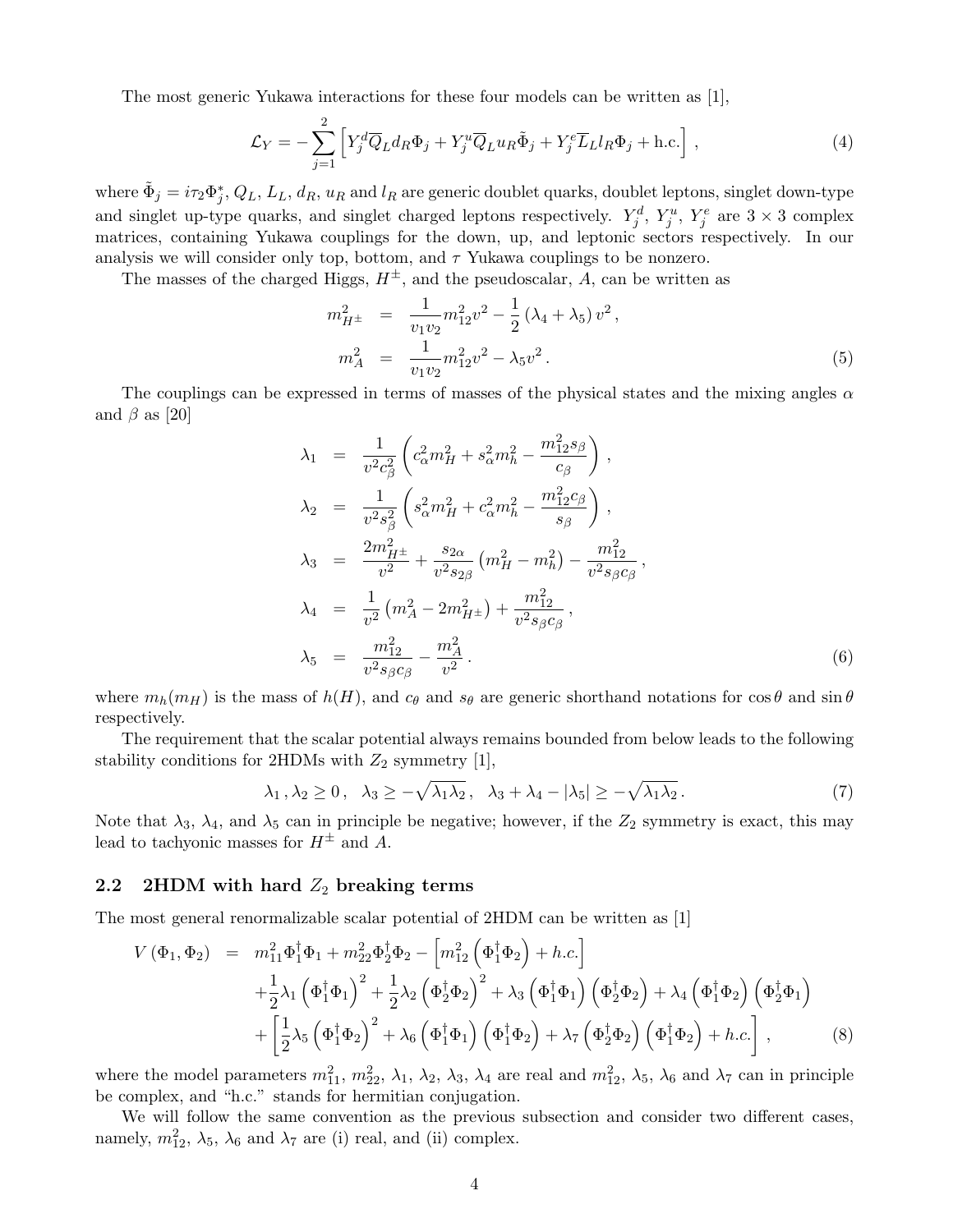# 2.3 2HDMs without  $Z_2$  symmetry with all real parameters

For this case, the masses of  $H^{\pm}$  and A can be written in an analogous way of Eq. [\(5\)](#page-3-0), using the minimization conditions of the potential:

$$
m_{H^{\pm}}^{2} = \frac{1}{v_{1}v_{2}} m_{12}^{2} v^{2} - \frac{1}{2} (\lambda_{4} + \lambda_{5}) v^{2} - \frac{v_{1}}{2v_{2}} \lambda_{6} v^{2} - \frac{v_{2}}{2v_{1}} \lambda_{7} v^{2},
$$
  

$$
m_{A}^{2} = \frac{1}{v_{1}v_{2}} m_{12}^{2} v^{2} - \lambda_{5} v^{2} - \frac{v_{1}}{2v_{2}} \lambda_{6} v^{2} - \frac{v_{2}}{2v_{1}} \lambda_{7} v^{2}.
$$
 (9)

The requirement that the scalar potential always remains bounded from below leads to the same set of equations as in [\(7\)](#page-3-1), with an extra condition:

$$
\lambda_1, \lambda_2 \ge 0, \quad \lambda_3 \ge -\sqrt{\lambda_1 \lambda_2}, \quad \lambda_3 + \lambda_4 - |\lambda_5| \ge -\sqrt{\lambda_1 \lambda_2},
$$
  

$$
2|\lambda_6 + \lambda_7| \le \frac{1}{2}(\lambda_1 + \lambda_2) + \lambda_3 + \lambda_4 + \lambda_5.
$$
 (10)

The mixing angle between the CP-even neutral states is given by  $\alpha = \frac{1}{2}$  $\frac{1}{2} \arctan(A/B)$ , where

$$
A = m_{12}^2 - (\lambda_3 + \lambda_4 + \lambda_5) v_1 v_2 - \frac{3}{2} \lambda_6 v_1^2 - \frac{3}{2} \lambda_7 v_2^2
$$
  
\n
$$
B = -\frac{1}{2} \lambda_1 v_1^2 + \frac{1}{2} \lambda_2 v_2^2 + \frac{1}{2} m_{12}^2 (v_1/v_2 - v_2/v_1) + \frac{3}{4} (\lambda_7 - \lambda_6) v_1 v_2 + \frac{1}{4v_1} \lambda_7 v_2^3 - \frac{1}{4v_2} \lambda_6 v_1^3. (11)
$$

#### 2.3.1 Minima of the potential

The scalar potential of the 2HDM shows a much more complicated structure than that of the SM. The potential can have multiple non-equivalent normal stationary points (only two of them can be minima) [\[20,](#page-19-17) [22,](#page-20-1) [23,](#page-20-2) [24\]](#page-20-3), depending on the parameters. These minima can be all normal (where only  $\phi_1$  and  $\phi_2$ ) get nonzero VEV), charge-breaking (where at least one of the charged fields  $\chi_a^+$  gets a nonzero VEV) or CP violating (where the two VEVs have a nontrivial phase between them). It has been shown in Refs. [\[20,](#page-19-17) [21,](#page-20-0) [22,](#page-20-1) [24\]](#page-20-3), that for the canonical  $Z_2$ -symmetric 2HDM, (i) existence of a normal minimum rules out a charge breaking or CP violating minimum, those extrema can only be saddle points at best; (ii) there can be more than one normal minima, only one of which corresponds to the Standard model (SM), which we call the EW minimum. If the EW minimum is the global one, we are in a stable situation; if it is not, the universe may tunnel down to the deeper minimum if the tunneling time is less than or of the order of the lifetime of the universe. It has also been shown that the LHC data effectively rules out the parameter space where the EW minimum is shallower. We would like to extend this result to Z2-breaking 2HDM with both real and complex parameters, and also investigate the nature of the potential when one-loop corrections are taken into account.

In a normal minimum, we may write

$$
\langle \Phi_1 \rangle_N = \frac{1}{\sqrt{2}} \begin{pmatrix} 0 \\ v_1 \end{pmatrix}, \langle \Phi_2 \rangle_N = \frac{1}{\sqrt{2}} \begin{pmatrix} 0 \\ v_2 \end{pmatrix} . \tag{12}
$$

In certain situations, several non-equivalent normal extrema are allowed by the minimization conditions of the potentials and at most two of them can be local minima. Thus, there can be a second minimum with VEVs  $(v'_1, v'_2)$ , with  $v' = \sqrt{v_1^2 + v_2^2} \neq 246$  GeV, where exactly same symmetries are broken. Obviously, even with the same parameters of the potential, the masses of all SM particles are going to change from the EW vacuum configuration.

At the EW vacuum, the potential, as follows from Eq.[\(8\)](#page-3-2), can be written as

<span id="page-4-0"></span>
$$
V_0 = \frac{1}{2}m_{11}^2v_1^2 + \frac{1}{2}m_{22}^2v_2^2 - m_{12}^2v_1v_2 + \frac{1}{8}\lambda_1v_1^4 + \frac{1}{8}\lambda_2v_2^4 + \frac{1}{4}(\lambda_3 + \lambda_4 + \lambda_5)v_1^2v_2^2
$$
  
 
$$
+ \frac{1}{2}\lambda_6v_1^3v_2 + \frac{1}{2}\lambda_7v_2^3v_1,
$$
 (13)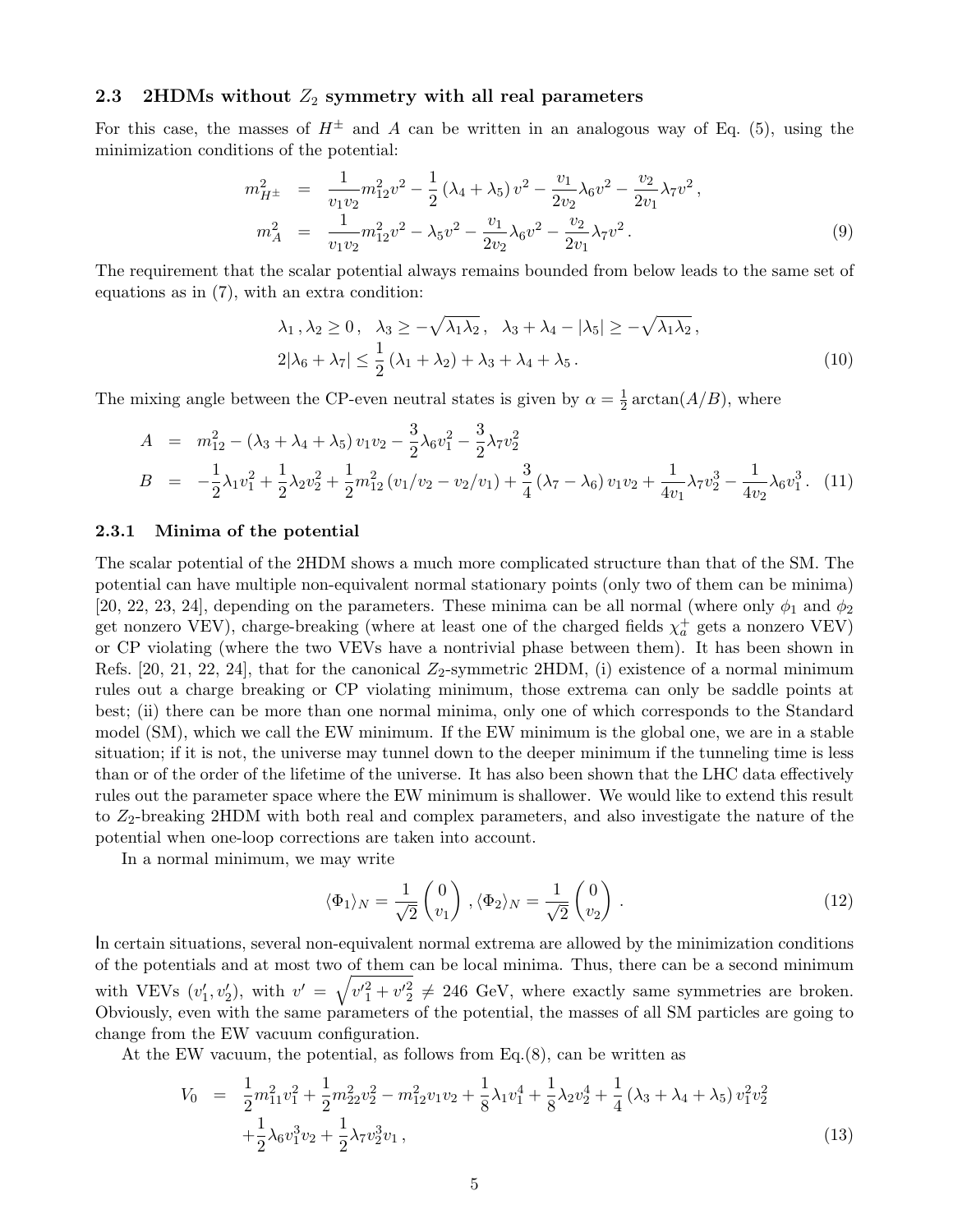and at the other minimum, we get the corresponding  $V'_0$  by replacing  $(v_1, v_2)$  in Eq. [\(13\)](#page-4-0) by  $(v'_1, v'_2)$ .

If  $V_0 < (>)V'_0$ , the EW (second) vacuum is stable and is the global minimum.

The minimization conditions of the potential are easy to obtain:

<span id="page-5-0"></span>
$$
f_1(v_1, v_2) \equiv m_{11}^2 v_1 - m_{12}^2 v_2 + \frac{1}{2} \lambda_1 v_1^3 + \frac{1}{2} (\lambda_3 + \lambda_4 + \lambda_5) v_1 v_2^2 + \frac{3}{2} \lambda_6 v_1^2 v_2 + \frac{1}{2} \lambda_7 v_2^3 = 0,
$$
  

$$
f_2(v_1, v_2) \equiv m_{22}^2 v_2 - m_{12}^2 v_1 + \frac{1}{2} \lambda_2 v_2^3 + \frac{1}{2} (\lambda_3 + \lambda_4 + \lambda_5) v_2 v_1^2 + \frac{1}{2} \lambda_6 v_1^3 + \frac{3}{2} \lambda_7 v_2^2 v_1 = 0.
$$
 (14)

with

$$
\left[ m_{11}^2 + \frac{3}{2} \lambda_1 v_1^2 + \frac{1}{2} (\lambda_3 + \lambda_4 + \lambda_5) v_2^2 + 3 \lambda_6 v_1 v_2 \right] > 0,
$$
  

$$
\left[ m_{22}^2 + \frac{3}{2} \lambda_2 v_2^2 + \frac{1}{2} (\lambda_3 + \lambda_4 + \lambda_5) v_1^2 + 3 \lambda_7 v_1 v_2 \right] > 0.
$$
 (15)

# 2.3.2 Charge-breaking minimum

If the symmetry breaks in such a way that one of the charged fields, say  $\chi_2^+$ , gets a non-zero VEV  $\gamma$ too, such that

$$
\langle \Phi_1 \rangle_{CB} = \frac{1}{\sqrt{2}} \begin{pmatrix} 0 \\ v_1 \end{pmatrix}, \langle \Phi_2 \rangle_{CB} = \frac{1}{\sqrt{2}} \begin{pmatrix} \gamma \\ v_2 \end{pmatrix}, \tag{16}
$$

the minimization conditions of the potential are

$$
m_{11}^{2}v_{1} - m_{12}^{2}v_{2} + \frac{1}{2}\lambda_{1}v_{1}^{3} + \frac{1}{2}\lambda_{3}v_{1} (v_{2}^{2} + \gamma^{2}) + \frac{1}{2}(\lambda_{4} + \lambda_{5}) v_{1}v_{2}^{2} + \frac{3}{2}\lambda_{6}v_{1}^{2}v_{2} + \frac{1}{2}\lambda_{7} (\gamma^{2} + v_{2}^{2}) v_{2} = 0,
$$
  
\n
$$
m_{22}^{2}v_{2} - m_{12}^{2}v_{1} + \frac{1}{2}\lambda_{2} (v_{2}^{2} + \gamma^{2}) v_{2} + \frac{1}{2}(\lambda_{3} + \lambda_{4} + \lambda_{5}) v_{2}v_{1}^{2} + \frac{1}{2}\lambda_{6}v_{1}^{3} + \frac{1}{2}\lambda_{7} (\gamma^{2} + 3v_{2}^{2}) v_{1} = 0,
$$
  
\n
$$
m_{22}^{2} + \frac{1}{2}\lambda_{2} (\gamma^{2} + v_{2}^{2}) + \frac{1}{2}\lambda_{3}v_{1}^{2} + \lambda_{7}v_{1}v_{2} = 0,
$$
\n(17)

and

$$
m_{11}^2 + \frac{3}{2}\lambda_1 v_1^2 + \frac{1}{2}\lambda_3 \left(\gamma^2 + v_2^2\right) + \frac{1}{2} \left(\lambda_4 + \lambda_5\right) v_2^2 + 3\lambda_6 v_1 v_2 > 0,
$$
  
\n
$$
m_{22}^2 + \frac{1}{2}\lambda_2 \left(3v_2^2 + \gamma^2\right) + \frac{1}{2} \left(\lambda_3 + \lambda_4 + \lambda_5\right) v_1^2 + 3\lambda_7 v_1 v_2 > 0,
$$
  
\n
$$
m_{22}^2 + \frac{1}{2}\lambda_2 \left(3\gamma^2 + v_2^2\right) + \frac{1}{4}\lambda_3 v_1^2 + \lambda_7 v_1 v_2 > 0.
$$
\n(18)

#### 2.3.3 CP violating minimum

At the CP violating extremum, one of the CP-odd neutral fields acquire a nonzero VEV  $\delta$ . In other words, the VEVs develop a relative phase. Thus,

$$
\Phi_1 = \begin{pmatrix} \chi_1^+ \\ \frac{1}{\sqrt{2}} \left( (\phi_1 + v_1) + i (\eta_1 + \delta) \right) \end{pmatrix}, \quad \Phi_2 = \begin{pmatrix} \chi_2^+ \\ \frac{1}{\sqrt{2}} \left( (\phi_2 + v_2) + i \eta_2 \right) \end{pmatrix}.
$$
 (19)

We have similar minimization conditions for the potential:

$$
m_{11}^{2}v_{1} - m_{12}^{2}v_{2} + \frac{1}{2}\lambda_{1} \left(v_{1}^{2} + \delta^{2}\right)v_{1} + \frac{1}{2}\left(\lambda_{3} + \lambda_{4} + \lambda_{5}\right)v_{1}v_{2}^{2} + \frac{1}{2}\lambda_{6}\left(3v_{1}^{2} + \delta^{2}\right)v_{2} + \frac{1}{2}\lambda_{7}v_{2}^{3} = 0,
$$
  
\n
$$
m_{22}^{2}v_{2} - m_{12}^{2}v_{1} + \frac{1}{2}\lambda_{2}v_{2}^{3} + \frac{1}{2}\left(\lambda_{3} + \lambda_{4}\right)v_{2}\left(v_{1}^{2} + \delta^{2}\right) + \frac{1}{2}\lambda_{5}\left(v_{1}^{2} - \delta^{2}\right)v_{2} + \frac{1}{2}\lambda_{6}\left(v_{1}^{2} + \delta^{2}\right)v_{1}
$$
  
\n
$$
+ \frac{3}{2}\lambda_{7}v_{1}v_{2}^{2} = 0,
$$
  
\n
$$
m_{11}^{2}\delta + \frac{1}{2}\lambda_{1}\left(\delta^{2} + v_{1}^{2}\right)\delta + \frac{1}{2}\left(\lambda_{3} + \lambda_{4}\right)v_{2}^{2}\delta - \frac{1}{2}\lambda_{5}v_{2}^{2}\delta + \lambda_{6}v_{1}v_{2}\delta = 0,
$$
\n(20)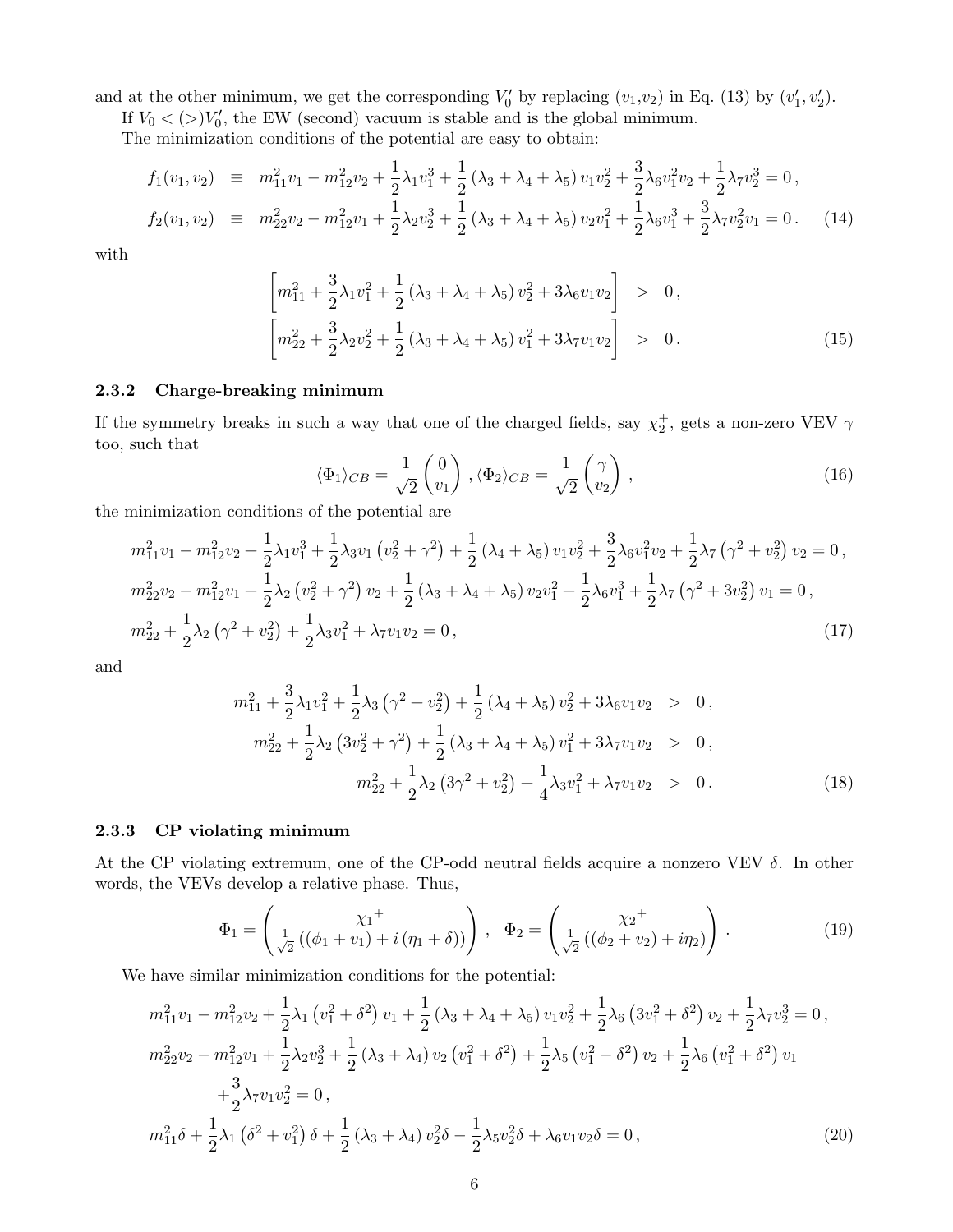and

$$
m_{11}^2 + \frac{1}{2}\lambda_1 \left(3v_1^2 + \delta^2\right) + \frac{1}{2} \left(\lambda_3 + \lambda_4 + \lambda_5\right) v_2^2 + 3\lambda_6 v_1 v_2 > 0,
$$
  

$$
m_{22}^2 + \frac{3}{2}\lambda_2 v_2^2 + \frac{1}{2} \left(\lambda_3 + \lambda_4\right) \left(v_1^2 + \delta^2\right) + \frac{1}{2}\lambda_5 \left(v_1^2 - \delta^2\right) + 3\lambda_7 v_1 v_2 > 0,
$$
  

$$
m_{11}^2 + \frac{1}{2}\lambda_1 \left(3v_1^2 + \delta^2\right) + \frac{1}{2} \left(\lambda_3 + \lambda_4 - \lambda_5\right) v_2^2 + \lambda_6 v_1 v_2 > 0.
$$
 (21)

# 2.4 2HDM without  $Z_2$  symmetry with complex parameters

Next we consider the 2HDMs with  $m_{12}^2$ ,  $\lambda_5$ ,  $\lambda_6$  and  $\lambda_7$  complex, and use

$$
m_{12}^2 = m_{12}^{2R} + im_{12}^{2I}, \quad \lambda_5 = \lambda_{51} + i\lambda_{52}, \quad \lambda_6 = \lambda_{61} + i\lambda_{62}, \quad \lambda_7 = \lambda_{71} + i\lambda_{72}. \tag{22}
$$

Most of the relevant expressions are identical with the real parameter case discussed before, with the  $(m_{12}^{2R}, \lambda_{51}, \lambda_{61}, \lambda_{71})$  replacing  $(m_{12}^2, \lambda_5, \lambda_6, \lambda_7)$  respectively. While this applies to the expressions of physical mass eigenstates, there is an extra condition so that the charged Goldstone boson is still massless:

<span id="page-6-0"></span>
$$
-m_{12}^{2I} + \frac{1}{2}\lambda_{52}v_1v_2 + \frac{1}{2}\lambda_{62}v_1^2 + \frac{1}{2}\lambda_{72}v_2^2 = 0.
$$
 (23)

This shows that only three out of the four phases are independent.

The conditions for the stability of the potential are

$$
\lambda_1, \lambda_2 \ge 0, \quad \lambda_3 \ge -\sqrt{\lambda_1 \lambda_2}, \quad \lambda_3 + \lambda_4 - \sqrt{\lambda_{51}^2 + \lambda_{52}^2} \ge -\sqrt{\lambda_1 \lambda_2},
$$
  

$$
2|\lambda_{61} + \lambda_{71}| \le \frac{1}{2}(\lambda_1 + \lambda_2) + \lambda_3 + \lambda_4 + \lambda_{51}, \quad 2|\lambda_{62} + \lambda_{72}| \le \frac{1}{2}(\lambda_1 + \lambda_2) + \lambda_3 + \lambda_4 - \lambda_{51}. \tag{24}
$$

Similarly, the minimization conditions for the normal and charge-breaking minima are obtained from the corresponding expressions for the real parameter case by the substitutions mentioned before. For the charge-breaking minima, the imaginary parts of the potential parameters play a role. The minimization conditions are

$$
m_{11}^{2}v_{1} - m_{12}^{2R}v_{2} + \frac{1}{2}\lambda_{1} (v_{1}^{2} + \delta^{2}) v_{1} + \frac{1}{2} (\lambda_{3} + \lambda_{4} + \lambda_{51}) v_{1}v_{2}^{2} + \frac{1}{2}\lambda_{52}v_{2}^{2}\delta
$$
  
+  $\frac{1}{2}\lambda_{61} (3v_{1}^{2} + \delta^{2}) v_{2} + \lambda_{62}v_{1}v_{2}\delta + \frac{1}{2}\lambda_{71}v_{2}^{3} = 0,$   

$$
m_{22}^{2}v_{2} - m_{12}^{2R}v_{1} - m_{12}^{2I}\delta + \frac{1}{2}\lambda_{2}v_{2}^{3} + \frac{1}{2} (\lambda_{3} + \lambda_{4}) v_{2} (v_{1}^{2} + \delta^{2}) + \frac{1}{2}\lambda_{51} (v_{1}^{2} - \delta^{2}) v_{2}
$$
  
+  $\lambda_{52}v_{1}v_{2}\delta + \frac{1}{2}\lambda_{61} (v_{1}^{2} + \delta^{2}) v_{1} + \frac{1}{2}\lambda_{62} (v_{1}^{2} + \delta^{2}) \delta + \frac{3}{2}\lambda_{71}v_{1}v_{2}^{2} + \frac{3}{2}\lambda_{72}v_{2}^{2}\delta = 0,$   

$$
m_{11}^{2}\delta - m_{12}^{2I}v_{2} + \frac{1}{2}\lambda_{1} (\delta^{2} + v_{1}^{2}) \delta + \frac{1}{2} (\lambda_{3} + \lambda_{4}) v_{2}^{2}\delta - \frac{1}{2}\lambda_{51}v_{2}^{2}\delta + \frac{1}{2}\lambda_{52}v_{1}v_{2}^{2}
$$
  
+  $\lambda_{61}v_{1}v_{2}\delta + \frac{1}{2}\lambda_{62} (3\delta^{2} + v_{1}^{2}) v_{2} + \frac{1}{2}\lambda_{72}v_{2}^{3} = 0,$  (25)

and

$$
m_{11}^{2} + \frac{1}{2}\lambda_{1}\left(3v_{1}^{2} + \delta^{2}\right) + \frac{1}{2}\left(\lambda_{3} + \lambda_{4} + \lambda_{51}\right)v_{2}^{2} + 3\lambda_{61}v_{1}v_{2} + \lambda_{62}v_{2}\delta > 0,
$$
  

$$
m_{22}^{2} + \frac{3}{2}\lambda_{2}v_{2}^{2} + \frac{1}{2}\left(\lambda_{3} + \lambda_{4}\right)\left(v_{1}^{2} + \delta^{2}\right) + \frac{1}{2}\lambda_{51}\left(v_{1}^{2} - \delta^{2}\right) + \lambda_{52}v_{1}\delta + 3\lambda_{71}v_{1}v_{2} + 3\lambda_{72}v_{2}\delta > 0,
$$
  

$$
m_{11}^{2} + \frac{1}{2}\lambda_{1}\left(3v_{1}^{2} + \delta^{2}\right) + \frac{1}{2}\left(\lambda_{3} + \lambda_{4} - \lambda_{51}\right)v_{2}^{2} + \lambda_{61}v_{1}v_{2} + 3\lambda_{62}v_{2}\delta > 0.
$$
 (26)

The tree-level analysis will be performed using these expressions and the corresponding solutions of the simultaneous minimization equations.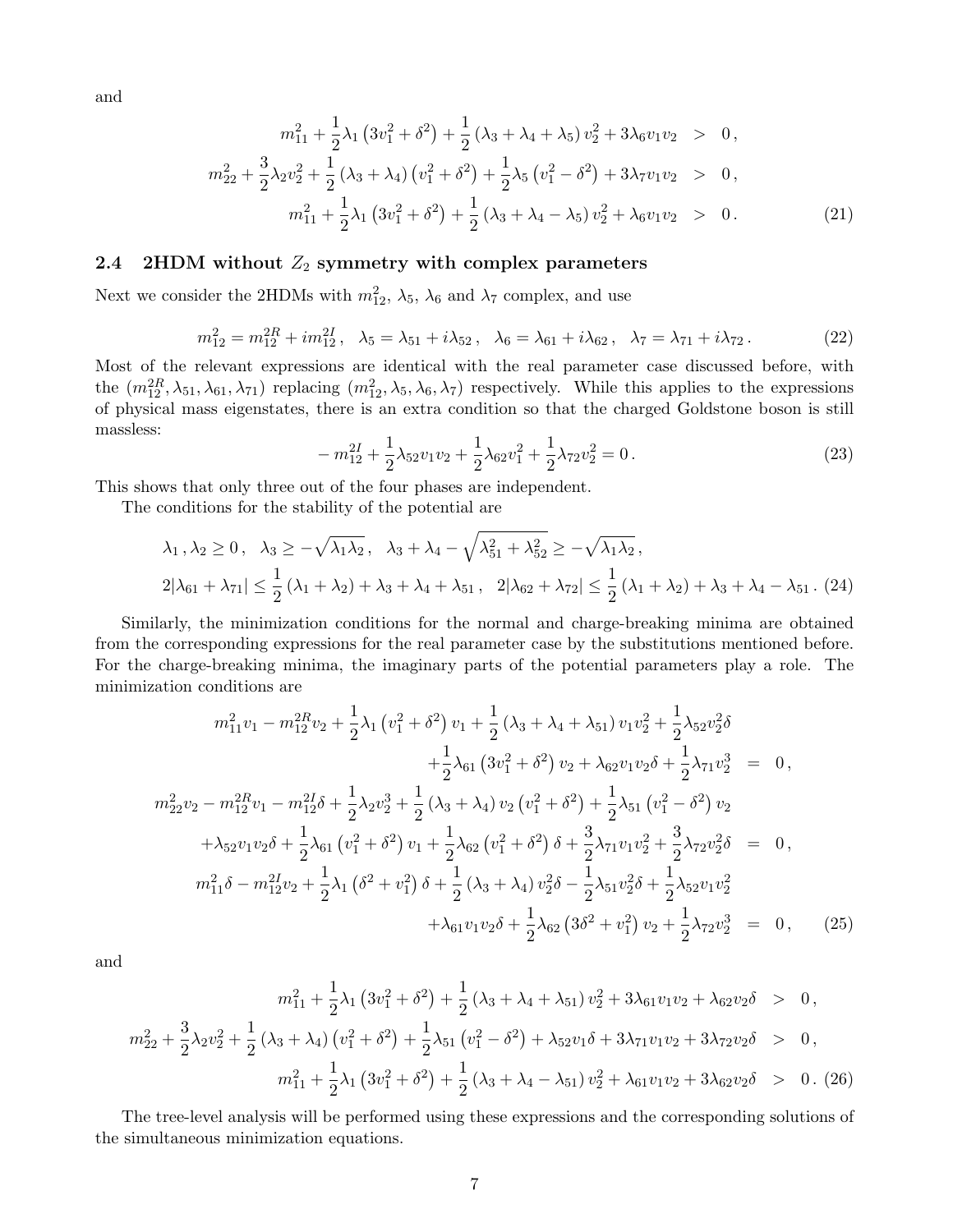# 3 One-loop effective potential

The form of the one-loop correction to the scalar potential is quite standard, and is given by

<span id="page-7-0"></span>
$$
m_i \to m_i(\phi_{c1}, \phi_{c2}), \qquad V_1 = \frac{1}{64\pi^2} \sum_{i=B,F} N_i m_i^4 \left( \ln \frac{m_i^2}{\mu^2} - C_i \right), \tag{27}
$$

where the sum runs over all bosonic (the physical scalars, the unphysical Goldstone bosons, W and Z) and fermionic (for our case, only t, b and  $\tau$ ) degrees of freedom. Here  $\mu$  is the regularization scale. The masses are field-dependent quantities, being functions of the background fields  $\phi_{c1}$  and  $\phi_{c2}$ . They can be thought as the positions of the minima in the field space. In the limit  $\phi_{c1} = v_1, \ \phi_{c2} = v_2$ , the field-dependent masses are equal to the physical masses. The constants  $N_i$  and  $C_i$  are given by

$$
N_h = N_H = N_A = N_{G^0} = 1, \quad N_{H^{\pm}} = N_{G^{\pm}} = 2,
$$
  
\n
$$
N_W = 6, \quad N_Z = 3, \quad N_t = N_b = -12, \quad N_{\tau} = -4,
$$
  
\n
$$
C_h = C_H = C_A = C_{H^{\pm}} = C_{G^0} = C_{G^{\pm}} = C_t = C_b = C_{\tau} = \frac{3}{2}, \quad C_W = C_Z = \frac{5}{6}.
$$
\n(28)

The full potential can be written as

<span id="page-7-2"></span>
$$
V = V(\Phi_1, \Phi_2) + V_1 \tag{29}
$$

where  $V(\Phi_1, \Phi_2)$  is the tree-level potential as given in Eq. [\(2\)](#page-2-0) or [\(8\)](#page-3-2).

At this point, let us again note that the masses in Eq. [\(27\)](#page-7-0) are functions of background fields  $\phi_{c1}$ and  $\phi_{c2}$ . The positions of the minima are functions of not only  $\phi_{c1}$  and  $\phi_{c2}$  but also the regularization scale  $\mu$ . To have any idea of the nature of the potential after one-loop correction, one has to fix  $\mu$ by some prescription. The renormalization group improved one-loop potential clearly shows that the variation in  $\mu$  is equivalent to the redefinition of the coupling parameters of the theory. One popular way is to fix it in such a way that the one-loop corrections are minimum, hoping that this will minimize the higher-order corrections too. To be physically more transparent, we try a different approach: we fix  $\mu$  in such a way that the position of the EW minimum remains (almost) unchanged with respect to the tree-level position. This will keep the one-loop corrected field-dependent masses to be at the same values of the tree-level masses at the EW vacuum. Only the depth of the potential changes by the one-loop correction. Thus, our prescription is to tune  $\mu$  in such a way that  $\phi_{c1} = v_1$  and  $\phi_{c2} = v_2$  (so that, for example, the Goldstone bosons are still massless <sup>[4](#page-7-1)</sup>). As we will show later, if one tunes  $\mu$  so that the position of the EW minimum is unchanged, it will keep the position of the second minimum almost unchanged too.

As a concrete example, let us now discuss the Type II 2HDM; as the Yukawa couplings enter the picture, one needs to specify the type of 2HDM under consideration. We have checked that the qualitative features remain unchanged in all other 2HDMs.

#### 3.1 Type-II 2HDM without  $Z_2$ : One-loop corrected potential

To keep the discussion as much general as possible, let us focus on the one-loop correction to the 2HDM (without  $Z_2$  symmetry) tree level potential. We can obtain the same for  $Z_2$  symmetric 2HDM by putting  $\lambda_6$  and  $\lambda_7$  to be equal to zero, and by making  $\lambda_5$  and  $m_{12}^2$  real. Using the definitions of  $f_i(v_1, v_2)$  from Eq.  $(14)$ , we can write the modified minimization condition for one-loop corrected potential V as

<span id="page-7-3"></span>
$$
f_1(v_1, v_2) + \frac{\partial V_1}{\partial \phi_1}\bigg|_{\phi_{c1} = v_1} = 0, \quad f_2(v_1, v_2) + \frac{\partial V_1}{\partial \phi_2}\bigg|_{\phi_{c2} = v_2} = 0,
$$
\n(30)

<span id="page-7-1"></span><sup>&</sup>lt;sup>4</sup>The treatment of the Goldstone bosons in one-loop corrected potentials is tricky, and a consistent treatment needs resummation of the Goldstone contributions in the effective potential [\[35\]](#page-20-14).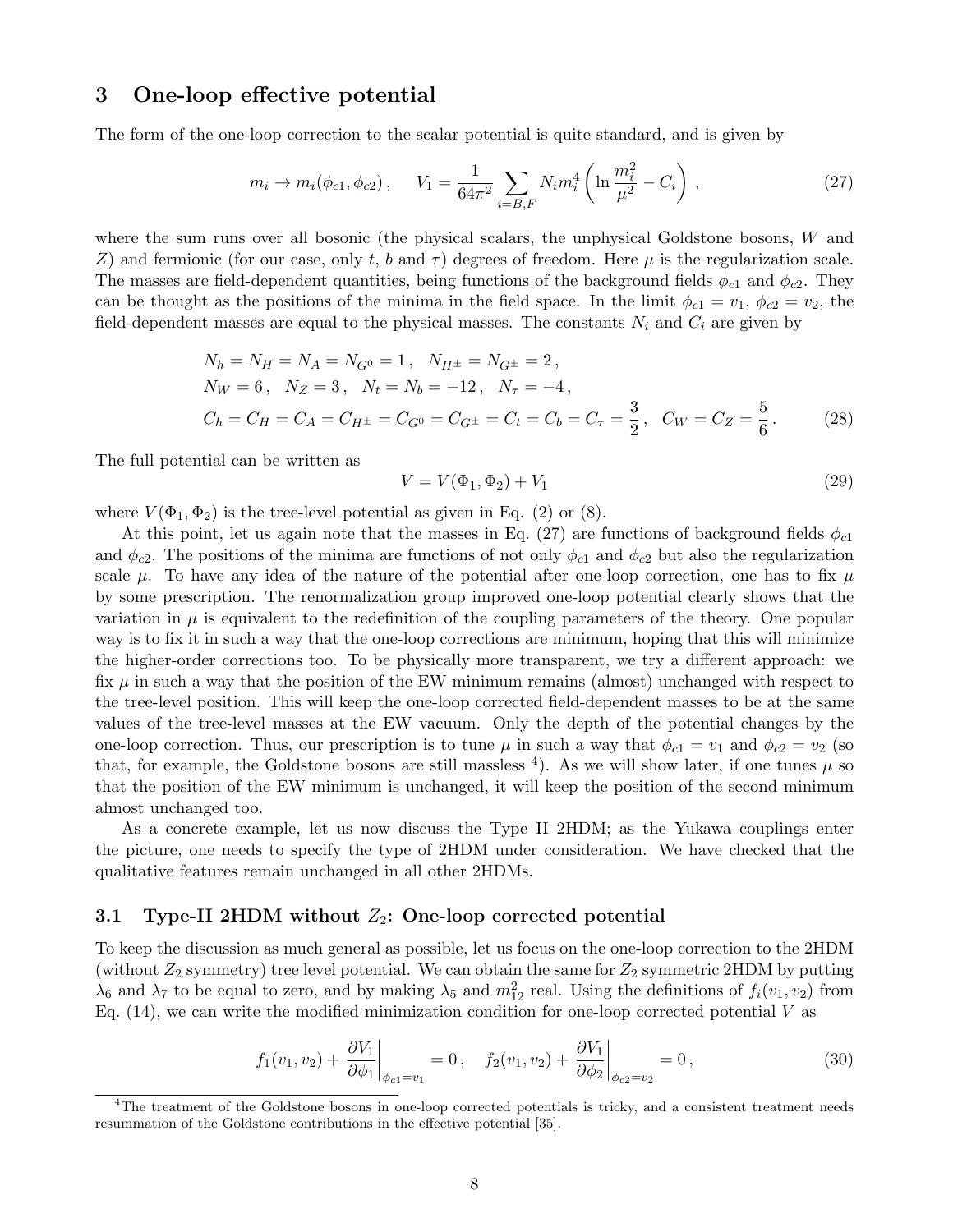where,

<span id="page-8-0"></span>
$$
\frac{\partial V_1}{\partial \phi_1}\Big|_{\phi_{c1}=v_1} = \frac{1}{64\pi^2} \left[ 4m_h^2 F(h,1) \left( \ln \frac{m_h^2}{\mu^2} - 1 \right) + 4m_H^2 F(H,1) \left( \ln \frac{m_H^2}{\mu^2} - 1 \right) \right. \\
\left. + 4m_A^2 \left( 1 - \ln \frac{m_A^2}{\mu^2} \right) \left( v_1 \lambda_{51} - \frac{m_{12}^2 R}{2v_2} \left( 1 - \frac{v_2^2}{v_1^2} \right) + \frac{\lambda_{61} v^2}{4v_2} + \frac{\lambda_{61} v_1^2}{2v_2} - \frac{\lambda_{71} v_2 v^2}{4v_1^2} + \frac{\lambda_{71} v_2}{2} \right) \right. \\
\left. + 4m_H^2 \left( 1 - \ln \frac{m_{H^\pm}^2}{\mu^2} \right) \left( v_1 \lambda_{45} - \frac{m_{12}^2 R}{v_2} \left( 1 - \frac{v_2^2}{v_1^2} \right) + \frac{\lambda_{61} v^2}{2v_2} + \frac{\lambda_{61} v_1^2}{v_2} - \frac{\lambda_{71} v_2 v^2}{2v_1^2} + \lambda_{71} v_2 \right) \right. \\
\left. - 6g_2^2 m_W^2 v_1 \left( \frac{1}{3} - \ln \frac{m_W^2}{\mu^2} \right) - 3g^2 m_Z^2 v_1 \left( \frac{1}{3} - \ln \frac{m_Z^2}{\mu^2} \right) + 24Y_b^2 m_b^2 v_1 \left( 1 - \ln \frac{m_b^2}{\mu^2} \right) \right. \\
\left. + 8Y_r^2 m_\tau^2 v_1 \left( 1 - \ln \frac{m_\tau^2}{\mu^2} \right) \right]
$$
\n(31)

and

<span id="page-8-1"></span>
$$
\frac{\partial V_1}{\partial \phi_2}\Big|_{\phi_{c2}=v_2} = \frac{1}{64\pi^2} \left[4m_h^2 F(h,2) \left(\ln \frac{m_h^2}{\mu^2} - 1\right) + 4m_H^2 F(H,2) \left(\ln \frac{m_H^2}{\mu^2} - 1\right) \right.\n+4m_A^2 \left(1 - \ln \frac{m_A^2}{\mu^2}\right) \left(v_2 \lambda_{51} - \frac{m_{12}^2 R}{2v_1} \left(1 - \frac{v_1^2}{v_2^2}\right) + \frac{\lambda_{71} v^2}{4v_1} + \frac{\lambda_{71} v_2^2}{2v_1} - \frac{\lambda_{61} v_1 v^2}{4v_2^2} + \frac{\lambda_{61} v_1}{2}\right) \right.\n+4m_H^2 \left(1 - \ln \frac{m_{H^\pm}^2}{\mu^2}\right) \left(v_2 \lambda_{45} - \frac{m_{12}^2 R}{v_1} \left(1 - \frac{v_1^2}{v_2^2}\right) + \frac{\lambda_{71} v^2}{2v_1} + \frac{\lambda_{71} v_2^2}{v_1} - \frac{\lambda_{61} v_1 v^2}{2v_2^2} + \lambda_{61} v_1\right) \right.\n-6g_2^2 m_W^2 v_2 \left(\frac{1}{3} - \ln \frac{m_W^2}{\mu^2}\right) - 3g^2 m_Z^2 v_2 \left(\frac{1}{3} - \ln \frac{m_Z^2}{\mu^2}\right) + 24Y_t^2 m_t^2 v_2 \left(1 - \ln \frac{m_t^2}{\mu^2}\right)\right], (32)
$$

with  $\lambda_{45} = \lambda_4 + \lambda_{51}$  and  $g = \sqrt{g_1^2 + g_2^2}$ ,  $g_1$  and  $g_2$  being the  $U(1)_Y$  and  $SU(2)_L$  gauge couplings. Yukawa couplings for t, b, and  $\tau$  are denoted by  $Y_t$ ,  $Y_b$  and  $Y_\tau$  respectively. The F-functions have been defined in Appendix A. Note that these expressions are valid only if we tune  $\mu$  to keep the position of the EW minimum of the one-loop corrected effective potential  $V$ , defined in Eq. [\(29\)](#page-7-2), unchanged with respect to its position in the tree level potential. One also needs to check the second derivatives to ensure that the extremum is a local minimum:

$$
\left. \frac{\partial^2 V}{\partial \phi_1^2} \right|_{\phi_{c1} = v_1} > 0, \quad \left. \frac{\partial^2 V}{\partial \phi_2^2} \right|_{\phi_{c2} = v_2} > 0.
$$
\n(33)

The expressions for second derivatives are also given in Appendix A. Note the absence of the Goldstone bosons in Eqs. [\(30,](#page-7-3)[31,](#page-8-0)[32\)](#page-8-1) because of our choice of  $\mu$  which keeps them massless.

# 4 Analysis and Results

#### 4.1 2HDM at tree-level

From a random scan over the parameter space spanning over  $7 \times 10^8$  different choices of model parameters, we generate a number of models for which the following conditions are satisfied. Our analysis includes the canonical 2HDM with  $Z_2$  symmetry, and 2HDM without  $Z_2$  with both real and complex parameters.

- The potential has to be stable at all scales before it either blows up (due to one or more couplings) hitting the Landau pole) or becomes unbounded from below.
- The dimensionless couplings must remain perturbative over the entire range of validity of the theory, except maybe at the very end where they approach the Landau pole.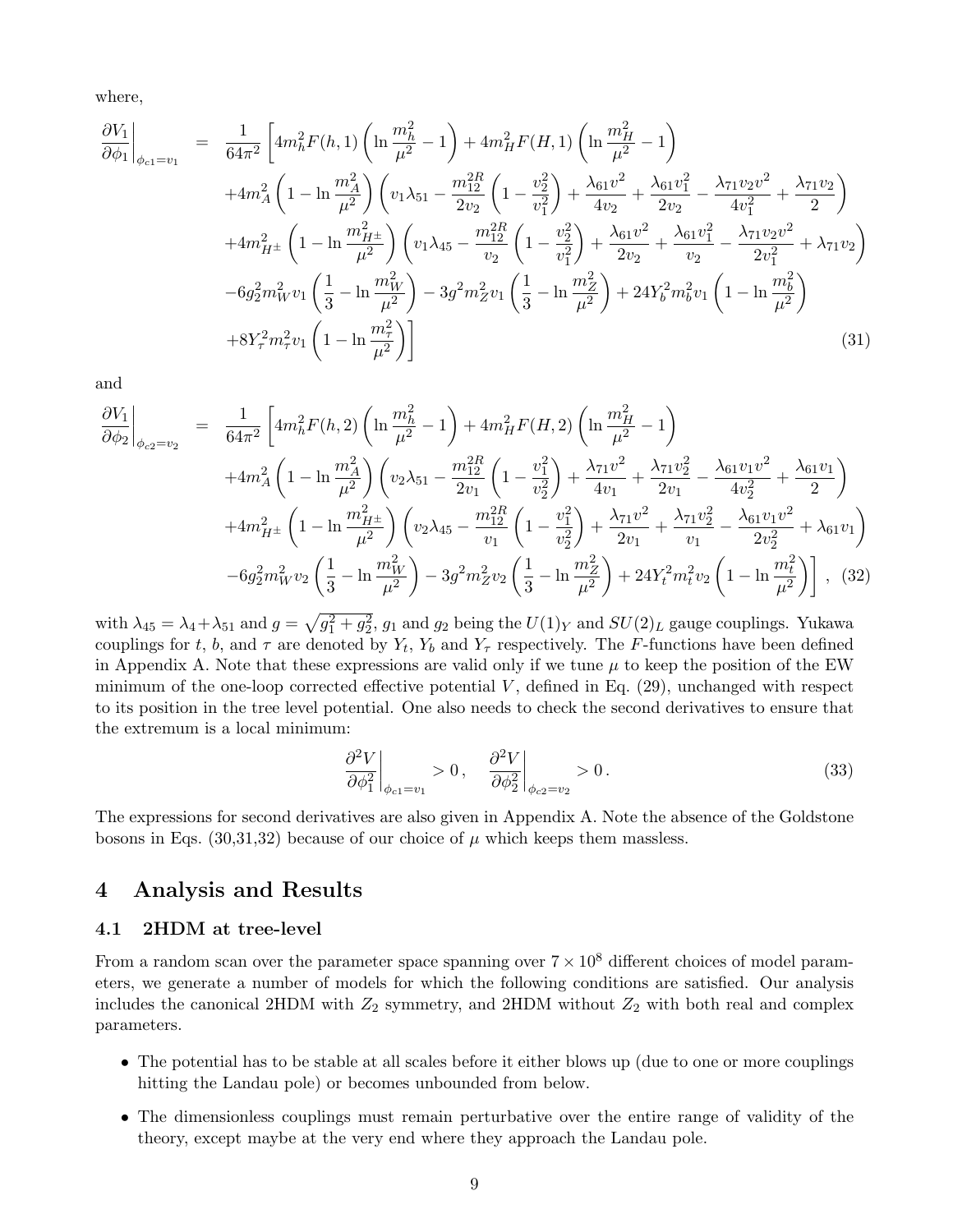- There should be one minimum of the scalar potential for which  $v = \sqrt{v_1^2 + v_2^2} = 246$  GeV. This we will call the EW vacuum. This, in fact, acts as the tightest constraint and rules out the largest chunk of randomly generated models. We focus only on those models that allow another local minimum apart from the EW vacuum. Both tree-level minimization conditions, for  $v_1$  and  $v_2$ , should be satisfied in both the vacua.
- Other constraints like that on the charged Higgs boson mass coming from  $b \to s\gamma$  are satisfied. We use  $m_{H^{\pm}} > 316$  GeV. While not all constraints are valid for all 2HDMs, we focus only on the Type II 2HDM.
- The 125 GeV resonance found at the Large Hadron Collider must have properties close to that of the SM Higgs boson. In other words, the alignment limit should be maintained. We have kept  $|\alpha - \beta|$  to be between  $0.9\pi/2$  and  $1.1\pi/2$ , noting that this is a rather conservative limit.

The ranges for our scan is as follows:

 $0.0 \le \lambda_1, \lambda_2 \le 1.0$ ,  $-1.0 \le \lambda_3, \lambda_4, \lambda_5 \le 1.0$ ,  $m_{12}^2 \le 4 \times 10^6$  GeV<sup>2</sup>,  $1.0 \le \tan \beta \le 50.0$ , (34)

where the parameters are taken to be at the EW scale.

Apart from this, for the  $Z_2$ -violating cases, we have taken

 $-1.0 \leq \lambda_6, \lambda_7 \leq 1.0$  (real couplings),  $-1.0 \leq \lambda_{51}, \lambda_{52}, \lambda_{61}, \lambda_{62}, \lambda_{71}, \lambda_{72} \leq 1.0$  (complex couplings). (35)

Also, for this case the scan is made on  $m_{12}^2 = m_{12}^{2R} + im_{12}^{2I}$ , as the phase in  $m_{12}^2$  is fixed by Eq. [\(23\)](#page-6-0).

We find a few common characteristics for these models that allow two minima. They are:

(i) The EW vacuum is always deeper than the other vacuum. This happens mostly because of the imposition of the experimental constraints. Thus, even with the introduction of  $Z_2$ -breaking parameters, there is no chance of tunneling to the other minimum, at least at the tree-level. This reinforces the conclusions obtained by the authors of Ref. [\[20\]](#page-19-17).

(ii) If both the vacua are normal, there is no other minimum that breaks charge conservation or CP. This, again, is in tune of what the authors of Refs. [\[22,](#page-20-1) [24\]](#page-20-3) found.

# 4.2 2HDM at one-loop level

We would now like to perform the same analysis on the one-loop corrected potential on those models that satisfy the initial constraints and show the presence of a double minima at the tree-level. The regularization scale  $\mu$  is so chosen as to make  $\phi_{c1} = v_1$  and  $\phi_{c2} = v_2$ . This is, of course, a rather restrictive choice, but keeps all the masses as well as tan  $\beta$  unchanged at the EW minimum even after the one-loop corrections are implemented.

In a generic 2HDM where both CP-even neutral fields can get nonzero VEV, this is a tricky job, and mathematically much more complicated than the cases of only SM, or SM extended by a gauge singlet scalar, or the inert doublet models where one VEV is always zero. The complication is further enhanced by the fact that at the tree-level, there are two minima of the potential.

What we do is the following. We fix  $\phi_{c1} = v_1$  and tune  $\mu$  in such a way that  $\phi_{c2}$  coincides with  $v_2$ . This keeps the position of the EW minimum invariant but changes the depth. We could have done this the other way round too, namely, keeping  $\phi_{c2} = v_2$  and adjusting  $\mu$  to make  $\phi_{c1}$  coincide with the tree level value; however, we prefer the first approach as the contribution of  $v_2$  is larger in v for  $\tan \beta > 1$ . We then use the same  $\mu$  but fix the classical minimum for  $\phi_1$  at  $\phi'_{c1} = v'_1$ . It so happens that  $\phi'_{c2}$ , in all cases, lies close to  $v'_2$ ; the coincidence is not as exact as the EW vacuum, but this being the shallower secondary minimum, we will not be so much bothered about its exact position. Thus, we

<span id="page-9-0"></span><sup>&</sup>lt;sup>5</sup>We use primes to denote the corresponding quantities in the second minimum.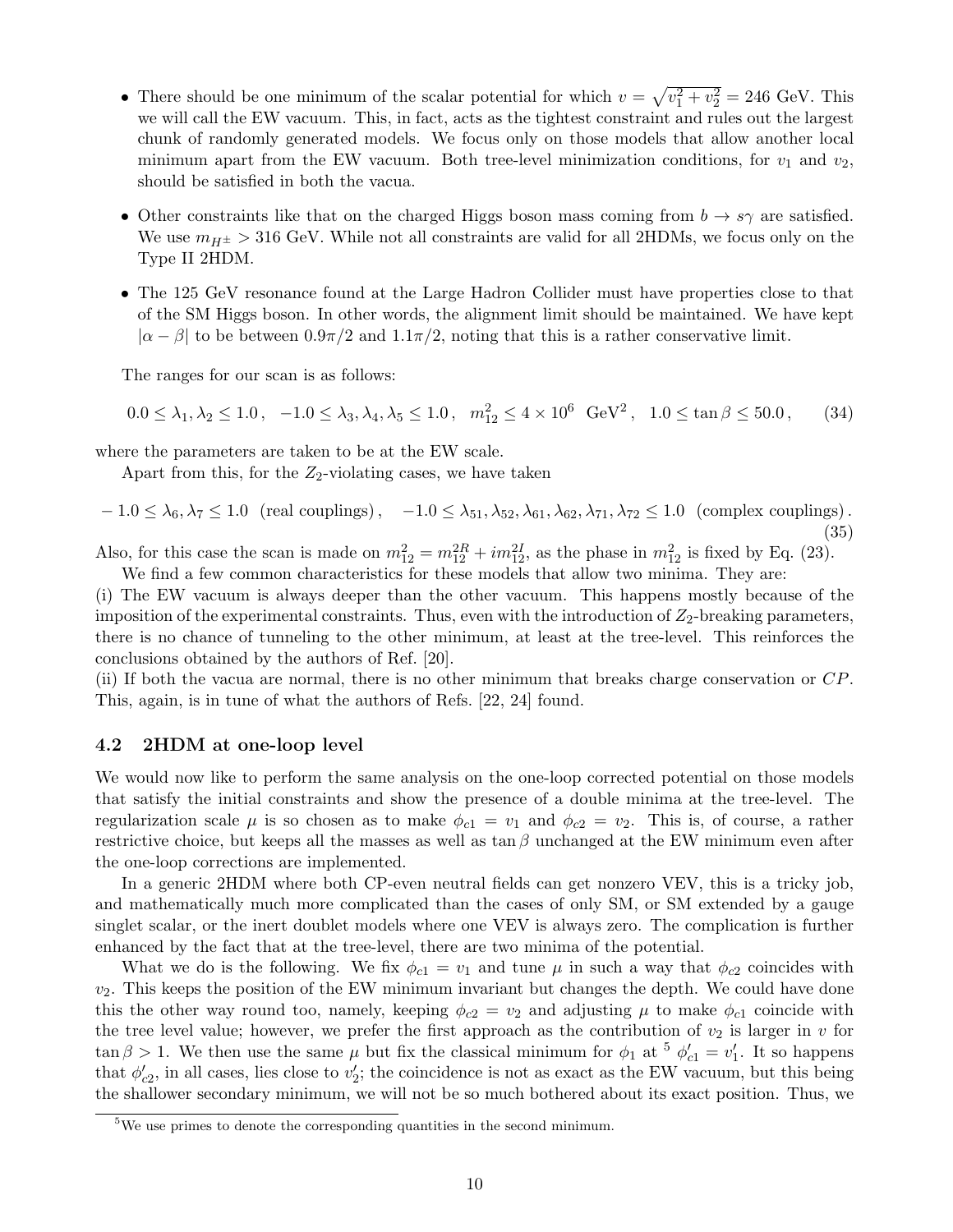compare  $V(\mu, \phi_{c1} = v_1, \phi_{c2} = v_2)$  with  $V'(\mu, \phi'_{c1} = v'_1, \phi'_{c2} \approx v'_2)$ . We will also show the effect of varying the scale  $\mu$  on the classical field values.

What we observe is that the conclusions drawn from a tree-level analysis is more or less unchanged; the deeper minimum remains deeper. This is not entirely unexpected, as the one-loop corrections are only a small effect that cannot overcome the difference in depths of these two minima. For tan  $\beta \gg 1$ ,  $\phi_1$  direction is almost flat, so we show our results in the constant- $\phi_1$  direction, varying the potential V with  $\phi_2$ .

Our results are discussed in more detail later for some typical benchmark points, but for both the cases that we consider  $(Z_2)$  conserving and breaking), we never found the second minimum becoming deeper than the EW one after the one-loop corrections. Thus, if the EW vacuum is the deeper one at tree-level, it remains so after the radiative corrections; there is no chance of developing a deeper vacuum and tunnelling into it. In fact, if  $\mu$  is tuned in such a way that the EW vacuum is not shifted from its tree-level position, it always gets deeper by the one-loop corrections;  $V_1$  at the EW vacuum is always negative.

# 4.3 One-loop corrected 2HDM with  $Z_2$  symmetry

In Table [1,](#page-10-0) we show three benchmark points for the  $Z_2$ -conserving Type-II 2HDM, characterized by small, medium, and large values of  $\tan \beta (= v_2/v_1)$  respectively. All these models show the existence of a second and shallower minimum compared to the EW one. These three models, namely,  $Z_2C1$ ,  $Z_2C2$ , and  $Z_2C3$  are valid up to  $3.8 \times 10^7$  GeV,  $2.8 \times 10^{11}$  GeV, and the Planck scale respectively; for the first two models, at least one of the couplings become nonperturbative at the validity scale and the model soon hits the Landau pole thereafter. Obviously, the comparatively low validity range for the first benchmark can be ascribed to the relatively large quadratic couplings to start with at the EW scale. The evolutions are checked with one-loop renormalization group equations for the Type II 2HDM [\[1,](#page-18-0) [36\]](#page-20-15).

|                                | Benchmark            |                      |                      |  |  |
|--------------------------------|----------------------|----------------------|----------------------|--|--|
| Parameter                      | $Z_2C1$              | $Z_2C2$              | $Z_2C_3$             |  |  |
| $\lambda_1$                    | 0.413                | 0.642                | 0.068                |  |  |
| $\lambda_2$                    | 0.842                | 0.328                | 0.260                |  |  |
| $\lambda_3$                    | $-0.265$             | 0.065                | 0.132                |  |  |
| $\lambda_4$                    | $-0.720$             | $-0.365$             | $-0.489$             |  |  |
| $\lambda_5$                    | $-0.929$             | $-0.786$             | $-0.498$             |  |  |
| $m_{11}^2 \text{ (GeV}^2)$     | $2.3 \times 10^6$    | $6.2 \times 10^5$    | $2.61 \times 10^{5}$ |  |  |
| $m_{22}^2$ (GeV <sup>2</sup> ) | $2.8 \times 10^5$    | $5.2 \times 10^3$    | $-7.77 \times 10^3$  |  |  |
| $m_{12}^2$ (GeV <sup>2</sup> ) | $8.10 \times 10^{5}$ | $9.11 \times 10^{4}$ | $4.84 \times 10^{3}$ |  |  |
| $v_1$ (GeV)                    | 83.76                | 37.65                | 5.05                 |  |  |
| $v_2$ (GeV)                    | 231.30               | 243.11               | 245.95               |  |  |
| $v'_1$ (GeV)                   | 442.46               | 452.48               | 399.18               |  |  |
| $v_2'$ (GeV)                   | 872.82               | 953.66               | 775.94               |  |  |

<span id="page-10-0"></span>Table 1: Benchmark points for  $Z_2$ -conserving Type-II 2HDM.

The positions of the one-loop corrected minima and the corresponding regularization scales are shown in Table [2.](#page-11-0) The benchmarks are chosen scanning the range of tan  $\beta$  as well as the other parameters.

The potential profiles are shown in Figure [1.](#page-11-1) These are drawn as a section of the actual three-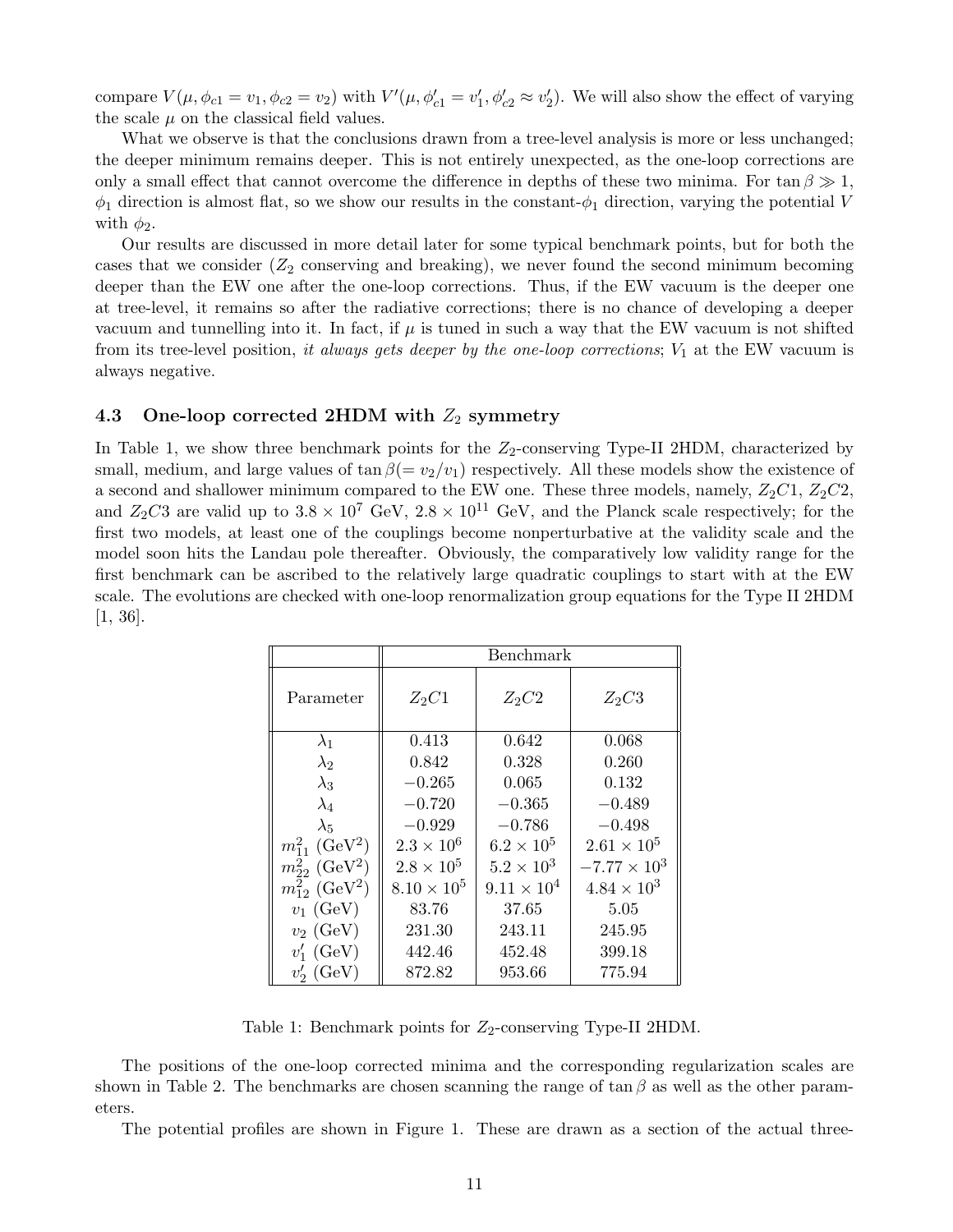|         | $\tan \beta$ | $\phi_{c1}$ | $\phi_{c2}$                                              | $\mu$ | $\phi_{c1}'$ | $\phi'_{c2}$ |
|---------|--------------|-------------|----------------------------------------------------------|-------|--------------|--------------|
|         |              |             | $Z_2C1$   2.76   83.76   231.30   976.0   442.46   846.7 |       |              |              |
|         |              |             | $Z_2C2$   6.46   37.65   243.11   492.5   452.48   932.6 |       |              |              |
| $Z_2C3$ | 48.7         | 5.05        | 245.95   335.0   953.66   774.6                          |       |              |              |

<span id="page-11-0"></span>Table 2: The one-loop corrected minima (all quantities except tan $\beta$  are in GeV) for the three benchmarks. Note the tiny shift of  $\phi'_{c2}$  from  $v'_2$ .

dimensional plots, for fixed values of  $\phi_{c1}$ . That is why the second minimum is not apparent; it occurs at a different value of  $\phi_{c1}$ . Also, the tree-level potential does not go to zero as  $\phi_{c2} \to 0$ , unless  $\phi_{c1}$ is tiny, as in  $Z_2C3$ . Note that the one-loop corrected potential is always deeper than the tree-level potential at the EW minimum; Table [2](#page-11-0) shows that the second minimum  $\phi'_{c2}$  almost coincides with  $v'_2$ .



<span id="page-11-1"></span>Figure 1: The plots of the tree-level and one-loop corrected potential, with the section taken at a fixed value of  $\phi_{c1}$  as indicated on the plots and in Table [2.](#page-11-0) The upper panel plots are for benchmarks  $Z_2C1$ (L) and  $Z_2C_2$  (R), while the lower panel plot is for  $Z_2C_3$ . In every plot, the upper curve (blue) denotes the tree-level potential profile, while the lower one (red) is for the one-loop corrected potential.

Only if  $\phi_{c1}$  is small, like in  $Z_2C_3$ , the  $\phi_1$  direction can be approximated by a flat direction. The flatness is really impressive: for a 10% (1%) change in  $\phi_{c1}$ , the potential changes only by 0.02%  $(2.5\times10^{-4}\%)$ . However, we have not found any case where the one-loop corrections remove the second minimum.

If we keep  $\phi_{c1} = v_1$  or  $v'_1$ , and play with  $\mu$  as a free parameter,  $\phi_{c2}$  and  $\phi'_{c2}$  changes. In Fig. [2,](#page-12-0) we show how  $\phi_{c2}$  and  $\phi'_{c2}$  change with  $\mu$  for the three benchmarks.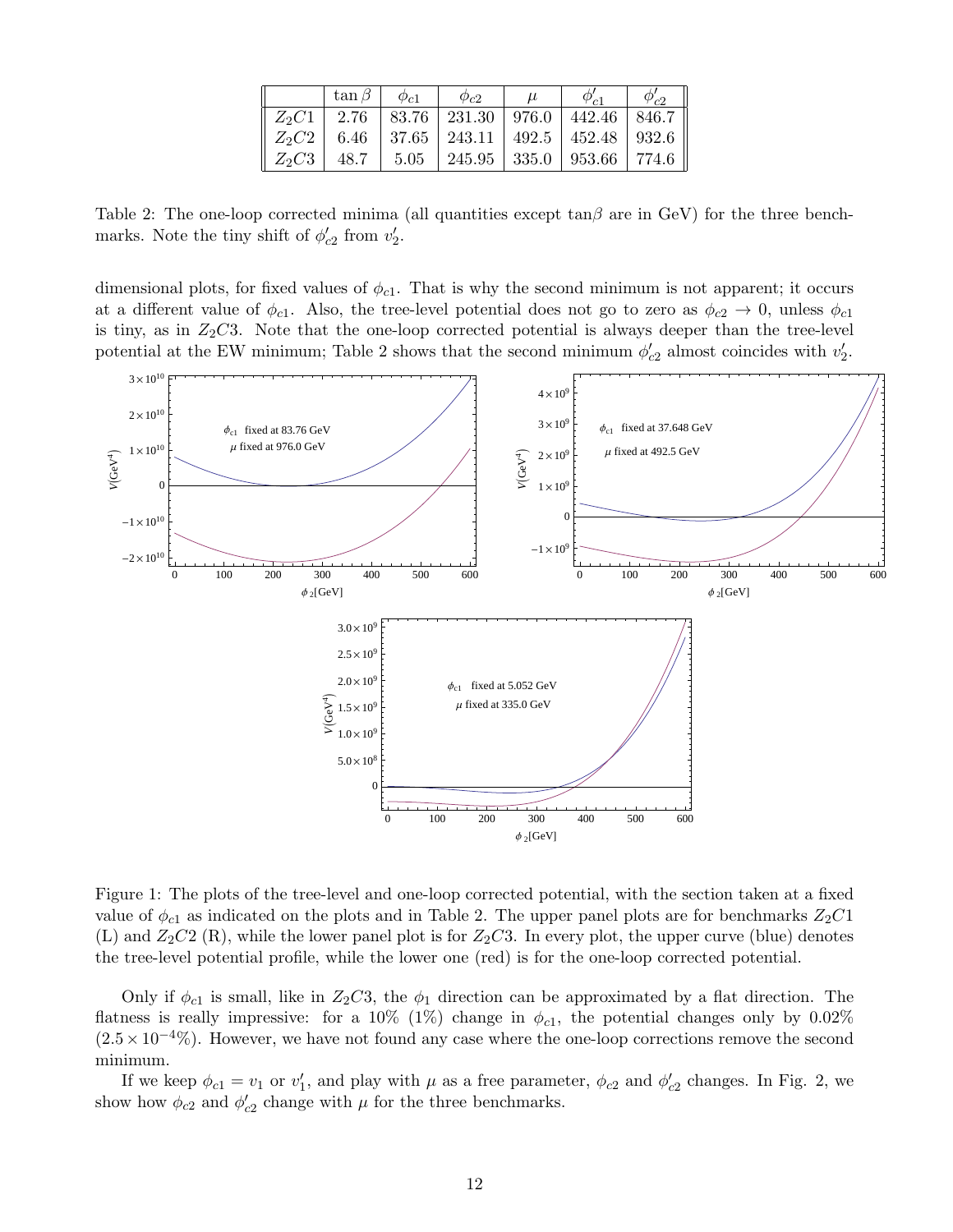

<span id="page-12-0"></span>Figure 2: Variation of  $\phi_{c2}$  (L) and  $\phi'_{c2}$  (R) with  $\mu$  for  $Z_2C1$  (blue),  $Z_2C2$  (red), and  $Z_2C3$  (golden).

#### 4.4 One-loop corrected 2HDM without  $Z_2$  symmetry

The analysis is analogous to what was performed for the  $Z_2$ -symmetric case. The potential profiles are shown in Fig. [3.](#page-12-1) For the three benchmark points  $Z_2V1$ ,  $Z_2V2$ , and  $Z_2V3$ , the  $\mu$ -values are fixed at 641.0 GeV, 655.3 GeV, and 2228 GeV respectively. While  $\phi_{c1} = v_1$ ,  $\phi_{c2} = v_2$ , and  $\phi'_{c1} = v'_1$  were ensured, the  $\phi'_{c2}$  values were quite close to that of  $v'_2$ ; they are at 506.2 GeV, 708.9 GeV, and 1783 GeV respectively.



<span id="page-12-1"></span>Figure 3: The plots of the tree-level and one-loop corrected potential, with the section taken at a fixed value of  $\phi_{c1}$  as indicated on the plots. The upper panel plots are for benchmarks  $Z_2V1$  (L) and  $Z_2V2$  $(R)$ , while the lower panel plot is for  $Z_2V3$ . In every plot, the upper curve (blue) denotes the tree-level potential profile, while the lower one (red) is for the one-loop corrected potential.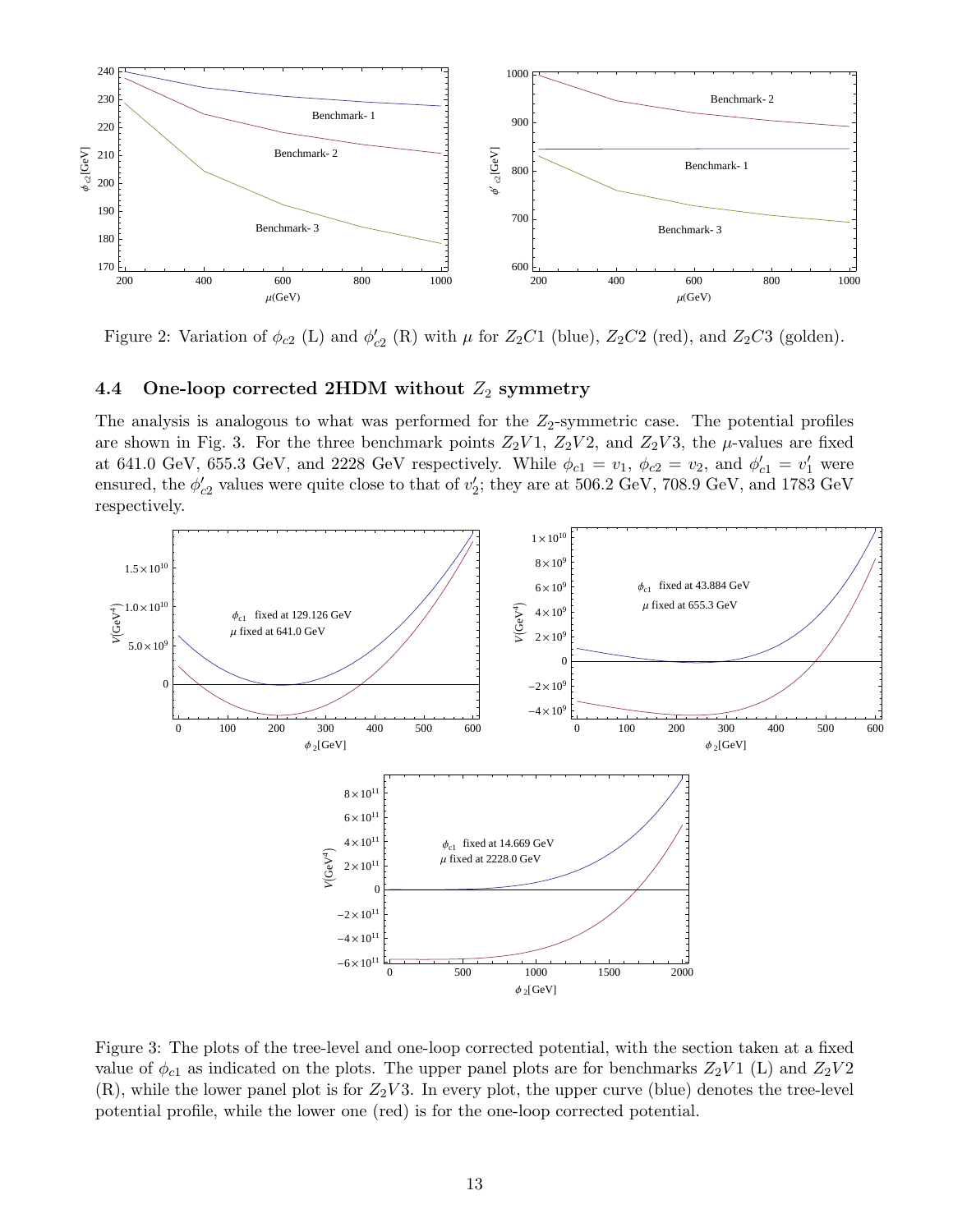|                                   | Benchmark            |                      |                      |  |  |
|-----------------------------------|----------------------|----------------------|----------------------|--|--|
| Parameter                         | $Z_2V1$              | $Z_2V2$              | $Z_2V3$              |  |  |
| $\lambda_1$                       | 0.656                | 0.342                | 0.497                |  |  |
| $\lambda_2$                       | 0.188                | 0.928                | 0.456                |  |  |
| $\lambda_3$                       | 0.836                | 0.998                | 0.089                |  |  |
| $\lambda_4$                       | 0.659                | 0.375                | 0.598                |  |  |
| $\lambda_{51}$                    | 0.764                | $-0.956$             | $-0.533$             |  |  |
| $\lambda_{52}$                    | 0.163                | 0.666                | 0.923                |  |  |
| $\lambda_{61}$                    | 0.633                | 0.735                | 0.680                |  |  |
| $\lambda_{62}$                    | 0.209                | 0.619                | $-0.929$             |  |  |
| $\lambda_{71}$                    | $-0.820$             | $-0.911$             | $-0.810$             |  |  |
| $\lambda_{72}$                    | $-0.0016$            | 0.709                | 0.774                |  |  |
| $m_{11}^2 \text{ (GeV}^2)$        | $7.47 \times 10^{5}$ | $1.06 \times 10^{6}$ | $1.34 \times 10^7$   |  |  |
| $m_{22}^2$ (GeV <sup>2</sup> )    | $3.1 \times 10^{5}$  | $1.78 \times 10^4$   | $3.71 \times 10^{4}$ |  |  |
| $m_{12}^{2R}$ (GeV <sup>2</sup> ) | $4.92 \times 10^{5}$ | $1.71 \times 10^{5}$ | $7.78 \times 10^{5}$ |  |  |
| $m_{12}^{2I}$ (GeV <sup>2</sup> ) | $3.92 \times 10^3$   | $2.49 \times 10^{4}$ | $2.49 \times 10^{4}$ |  |  |
| $v_1$ (GeV)                       | 129.13               | 43.89                | 14.67                |  |  |
| $v_2$ (GeV)                       | 209.39               | 242.05               | 245.56               |  |  |
| $v'_1$ (GeV)                      | 295.20               | 257.06               | 355.55               |  |  |
| $v_2'$ (GeV)                      | 631.54               | 799.49               | 2064.3               |  |  |

<span id="page-13-0"></span>Table 3: Benchmark points for  $Z_2$ -violating Type-II 2HDM. Note that  $\lambda_i = \lambda_{i1} + i\lambda_{i2}$  for  $i = 5, 6, 7$ . Also,  $m_{12}^2 = m_{12}^{2R} + im_{12}^{2I}$ .



<span id="page-13-1"></span>Figure 4: Variation of  $\phi_{c2}$  (L) and  $\phi'_{c2}$  (R) with  $\mu$  for  $Z_2V1$  (blue),  $Z_2V2$  (red), and  $Z_2V3$  (golden).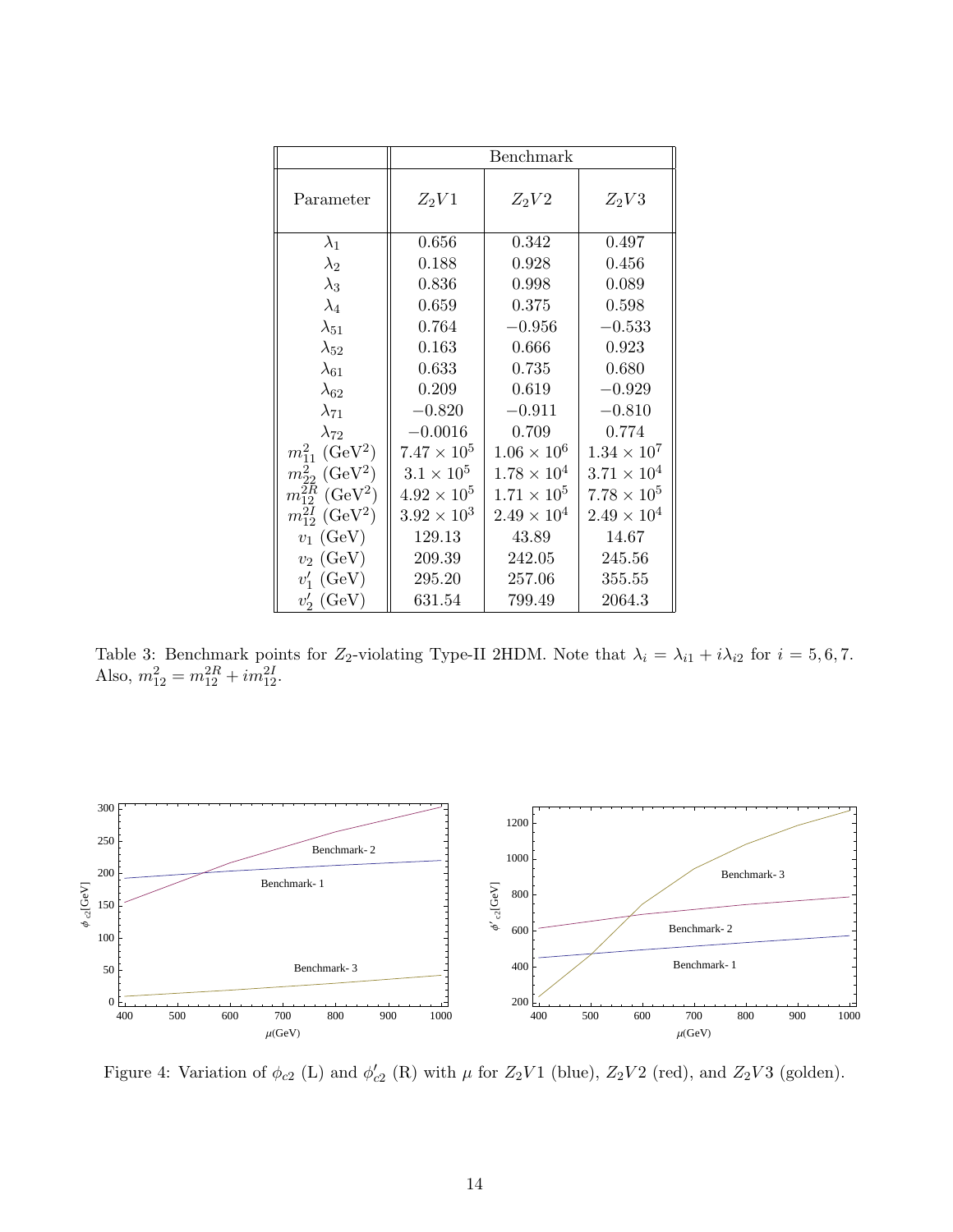Just like the  $Z_2$ -conserving case, we choose three benchmarks for the case where the potential violates the  $Z_2$  and also involves complex parameters. These benchmarks are shown in Table [3.](#page-13-0)

The flatness of the potential in the  $\phi_1$  direction is again most manifest for  $Z_2V_3$ , the benchmark with lowest  $v_1$ . At the same time, the EW minimum always gets deeper with the one-loop corrected potential, and there is no qualitative change from the tree-level result. Because of the comparatively large values of the couplings, all the three models tend to hit the Landau pole much before the Planck scale, namely, at 45.8 TeV, 4.8 TeV, and 216.7 TeV. This is expected because  $Z_2V2$  starts with larger values of the quartic couplings at the EW scale. In general, for the double-minima case when  $Z_2$  is broken, most of the couplings at the EW scale have to be large to start with and thus such class of models are not stable beyond a few hundreds of TeV, which may be contrasted with the  $Z_2$ -conserving double-minima models.

In Fig. [4,](#page-13-1) we show how  $\phi_{c2}$  and  $\phi'_{c2}$  changes with  $\mu$  for the three benchmarks.

# 5 Summary

In this paper we have tried to investigate the nature of the potential of Type II 2HDM, breaking the  $Z_2$  symmetry either softly or through dimension-4 operators. There are some known results for the  $Z_2$ -symmetric 2HDM at the tree level. Our goal was to investigate how far these conslusions are reliable if one (i) breaks the  $Z_2$  symmetry at the tree level with operators with real or complex couplings, (ii) does a one-loop correction on the potential.

For the first part, we find that the introduction of  $Z_2$  breaking does not change the conclusions qualitatively: the scalar potential can accommodate at most two local minima, both of which have to be normal. If there is a normal minimum, there cannot be a charge-breaking or  $\mathbb{CP}$  violating minimum of the potential. The LHC data highly disfavours those models where the second minimum is deeper than the EW minimum, possibly making the EW vacuum an unstable or metastable one.

For one-loop corrections, we use a regularization scale that keeps the position of the EW minimum invariant, changing only its depth. When we focus on models with two minima, this prescription keeps the position of the second minima almost unchanged too. The one-loop corrections cannot change the relative depths of the minima, i.e., the EW minimum still remains deeper after the correction, ruling out the possibility of a metastable vacuum. The conclusions are identical for  $Z_2$  symmetric and  $Z_2$ breaking 2HDM. While the conclusions were drawn for Type II 2HDM, the results are qualitatively the same for other 2HDMs too, as the only change comes from the Yukawa couplings that enter the one-loop corrections.

The stability of the 2HDM at higher energy scales is a complex issue because of more fields and couplings. One needs the stability conditions to be valid at all scales and the couplings to remain perturbative for calculability (or, at least, not blow up). A general tendency that can intuitively be deduced from the RG equations is that higher values of quartic couplings at the EW scale tend to pull down the range of validity of the theory, which means that some other ultraviolet complete theory takes hold beyond that range. However, a large part of the parameter space is still compatible with the stability up to the Planck scale for the  $Z_2$ -conserving class of models. For the  $Z_2$ -violating class, the existence of two minima generally forces some of the quartic couplings to be large at the EW scale and hence such models cease to be valid beyond a few hundreds of TeV at the most; for smaller couplings, one gets the single-minimum models.

#### Acknowledgements

The authors acknowledge Nabarun Chakrabarty and Dipankar Das for several helpful discussions. I.C. acknowledges the Council for Scientific and Industrial Research, Government of India, for a research fellowship. A.K. acknowledges the Department of Science and Technology, Government of India, and the Council for Scientific and Industrial Research, Government of India, for support through research grants.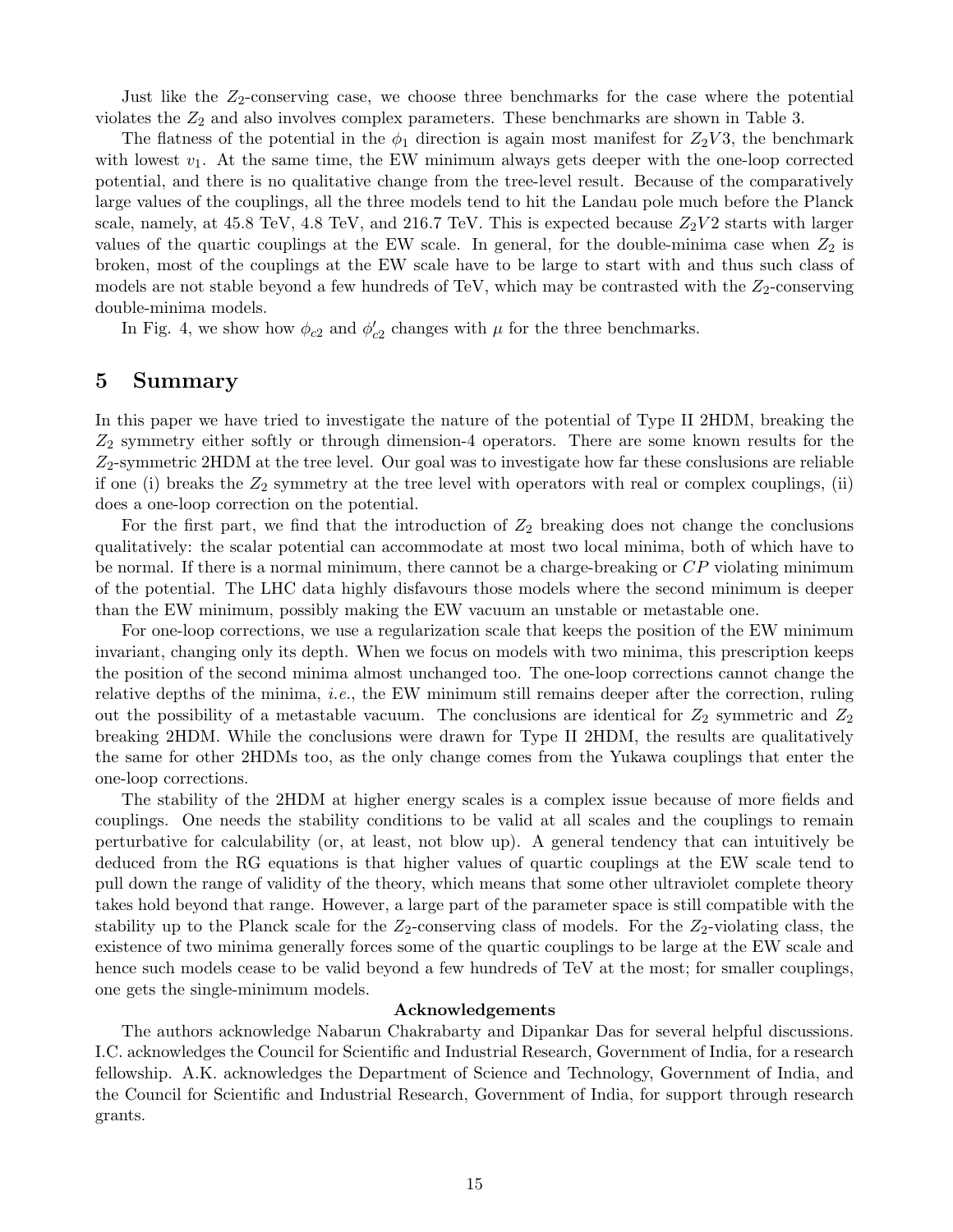# A Expressions for first and second derivatives

We use the following shorthand notations:

$$
F(\alpha, i) = m_{\alpha} \left( \frac{\partial m_{\alpha}}{\partial \phi_i} \right) \Big|_{\phi_{ci} = v_i}, \quad G(\alpha, i) = \left[ \left( \frac{\partial m_{\alpha}}{\partial \phi_i} \right)^2 + m_{\alpha} \left( \frac{\partial^2 m_{\alpha}}{\partial \phi_i^2} \right) \right]_{\phi_{ci} = v_i}.
$$
 (A.1)

$$
F(h,1) = \frac{1}{4} \left( 2\lambda_1 v_1 + \frac{m_1^2 l_1^2}{v_1^2 v_2} (v_1^2 - v_2^2) + \frac{3\lambda_{67} v_2}{2} + \frac{\lambda_{71} v_2^3}{2v_1^2} - \frac{3\lambda_{61} v_1^2}{2v_2} \right)
$$
  
\n
$$
-\frac{1}{4\sqrt{a}} \left( \lambda_1 v_1^2 - \lambda_2 v_2^2 - \frac{m_1^2 v_2}{v_1 v_2} (v_1^2 - v_2^2) + \frac{3v_1 v_2 (\lambda_{61} - \lambda_{71})}{2} - \frac{\lambda_{71} v_2^3}{2v_1} + \frac{\lambda_{61} v_1^3}{2v_2} \right) \times \left( \lambda_{1} v_1 - \frac{m_1^2 R}{v_2} + (v_1^2 - v_2^2) \frac{m_1^2 R}{2v_1^2 v_2} + \frac{3\lambda_{61} v_1^2}{2} + \frac{3\lambda_{71} v_2^3}{2} \right) \times (\lambda_{345} v_2 + 3\lambda_{61} v_1),
$$
  
\n
$$
F(h,2) = \frac{1}{4} \left( 2\lambda_2 v_2 + \frac{m_1^2 l_2}{v_2^2 v_1} (v_2^2 - v_1^2) + \frac{3\lambda_{67} v_1}{2} - \frac{3\lambda_{71} v_2^2}{2v_1} + \frac{\lambda_{61} v_1^3}{2} \right)
$$
  
\n
$$
-\frac{1}{4\sqrt{a}} \left( \lambda_1 v_1^2 - \lambda_2 v_2^2 - \frac{m_1^2 R}{v_{1} v_2} (v_1^2 - v_2^2) + \frac{3v_1 v_2^2}{2v_1^2} + \frac{\lambda_{61} v_1^3}{2} \right) \times \left( -\lambda_{2} v_2 + \frac{m_1^2 R}{v_1} + (v_1^2 - v_2^2) \frac{m_1^2 R}{2v_2^2 v_1} + \frac{3v_1 (\lambda_{61} - \lambda_{71})}{4} - \frac{3\lambda_{71} v_2^2}{4v_1} -
$$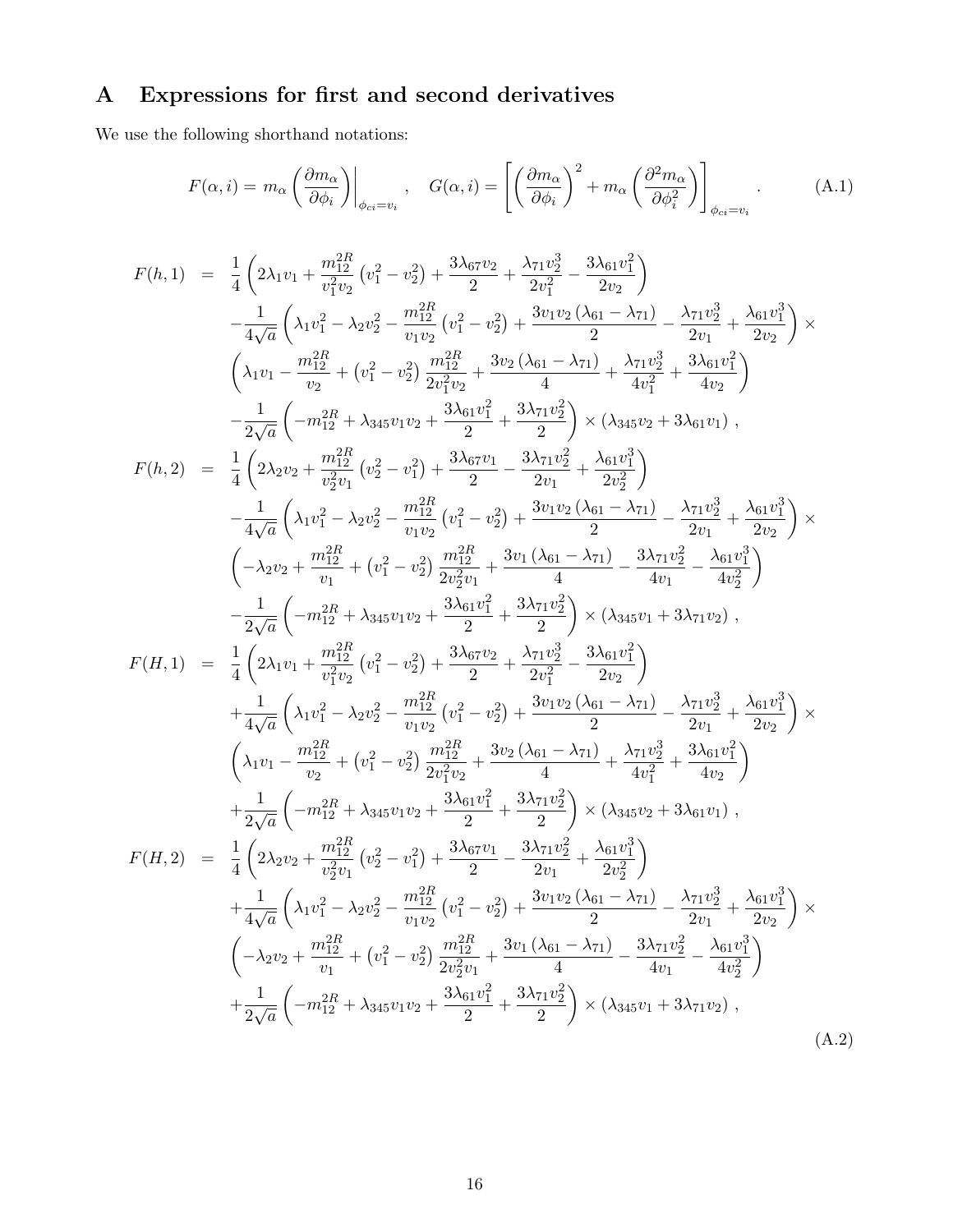where

$$
\lambda_{67} = \lambda_{61} + \lambda_{71}, \quad \lambda_{345} = \lambda_3 + \lambda_4 + \lambda_{51},
$$
\n
$$
a = \left( \frac{(\lambda_1 v_1^2 - \lambda_2 v_2^2)}{2} + \frac{3v_1 v_2 (\lambda_{61} - \lambda_{71})}{4} - \frac{\lambda_{71} v_2^3}{4v_1} + \frac{\lambda_{61} v_1^3}{4v_2} - \frac{m_{12}^{2R} (v_1^2 - v_2^2)}{v_1 v_2} \right)^2 + \left( -m_{12}^{2R} + \lambda_{345} v_1 v_2 + \frac{3\lambda_{61} v_1^2}{2} + \frac{3\lambda_{71} v_2^2}{2} \right)^2.
$$
\n(A.3)

$$
\frac{\partial^2 V_1}{\partial \phi_1^2}\Big|_{\phi_{c1}=v_1} = \frac{1}{64\pi^2} \left( 4m_A^2 \left( \frac{m_H^2 p_{c2}}{v_1^3} - \lambda_{51} - \frac{3\lambda_{01} v_1}{2v_2} + \frac{\lambda_{71} v_2}{2v_1} - \frac{\lambda_{71} v_2 v^2}{2v_1^3} \right) \left( \ln \frac{m_A^2}{\mu^2} - 1 \right) \n+8 \left( \frac{m_H^2 g}{2v_2} \left( 1 - \frac{v_2^2}{v_1^2} \right) - v_1 \lambda_{51} - \frac{\lambda_{61} v^2}{4v_2} - \frac{\lambda_{61} v_1^2}{2v_2} - \frac{\lambda_{71} v_2}{2} + \frac{\lambda_{71} v_2 v^2}{4v_1^2} \right) \ln \frac{m_A^2}{\mu^2} \n+8m_{H\pm}^2 \left( \frac{m_H^2 g}{v_1^3} v_2 - \frac{1}{2} \lambda_{45} - \frac{3\lambda_{61} v_1}{2v_1} - \frac{\lambda_{71} v_2}{2v_1} - \frac{\lambda_{71} v_2 v^3}{2v_1^3} \right) \left( \ln \frac{m_H^2}{\mu^2} - 1 \right) \n+4 \left( \frac{m_H^2 g}{v_2} \left( 1 - \frac{v_2^2}{v_1^3} \right) - v_1 \lambda_{45} - \frac{\lambda_{61} v_1^2}{v_2} - \frac{\lambda_{61} v^2}{2v_2} - \lambda_{71} v_2 + \frac{\lambda_{71} v_2 v^2}{2v_1^2} \right) \ln \frac{m_H^2}{\mu^2} \n-6m_W^2 g_2^2 \left( \frac{1}{3} - \ln \frac{m_H^2}{\mu^2} \right) + g_2^4 v_1^2 \left( 2 + 3 \ln \frac{m_W^2}{\mu^2} \right) - 3m_Z^2 g^2 \left( \frac{1}{3} - \ln \frac{m_Z^2}{\mu^2} \right) \n+ \frac{g^4 v_1^2}{2} \left( 2 + 3 \ln \frac{m_Z^2}{
$$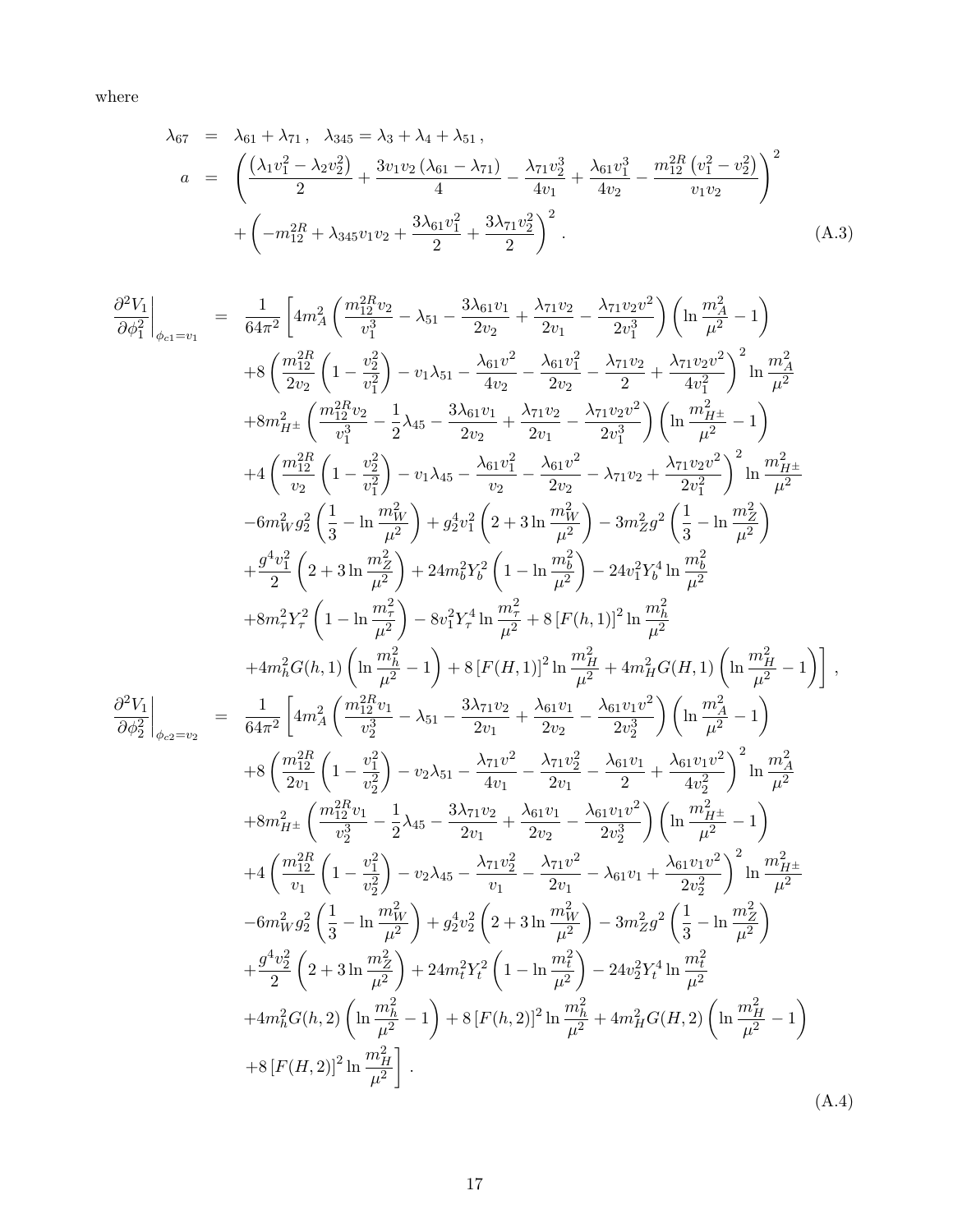Here,

$$
G(h,1) = \frac{1}{4} \left( 2\lambda_1 - \frac{2m_{12}^{2R}}{v_{1}v_{2}} + \frac{2m_{12}^{2R}v^{2}}{v_{1}^{3}v_{2}} - \frac{\lambda_{71}v_{2}^{3}}{v_{1}^{3}} - \frac{3\lambda_{61}v_{1}}{v_{2}} \right) - \frac{1}{4\sqrt{a}} \left[ \left( \lambda_{1}v_{1}^{2} - \lambda_{2}v_{2}^{2} - \frac{m_{12}^{2R}}{v_{1}v_{2}} (v_{1}^{2} - v_{2}^{2}) + \frac{3v_{1}v_{2}(\lambda_{61} - \lambda_{71})}{2} - \frac{\lambda_{71}v_{2}^{3}}{2v_{1}} + \frac{\lambda_{61}v_{1}^{3}}{2v_{2}} \right) \times \left( \lambda_{1} + \frac{m_{12}^{2R}}{v_{1}v_{2}} - \frac{m_{12}^{2R}}{v_{1}^{3}v_{2}} (v_{1}^{2} - v_{2}^{2}) - \frac{\lambda_{71}v_{2}^{3}}{2v_{1}^{3}} + \frac{3\lambda_{61}v_{1}}{2v_{2}} \right) + 2 \left( \lambda_{1}v_{1} - \frac{m_{12}^{2R}}{v_{2}} + \frac{m_{12}^{2R}}{2v_{1}^{2}v_{2}} (v_{1}^{2} - v_{2}^{2}) + \frac{3v_{2}}{4} (\lambda_{61} - \lambda_{71}) + \frac{\lambda_{71}v_{2}^{3}}{4v_{2}^{2}} + \frac{3\lambda_{61}v_{1}^{2}}{4v_{2}} \right)^{2} + 2 (\lambda_{345}v_{2} + 3\lambda_{61}v_{1})^{2} + 6\lambda_{61} \left( -m_{12}^{2R} + \lambda_{345}v_{1}v_{2} + \frac{3\lambda_{61}v_{1}^{2}}{2} + \frac{3\lambda_{71}v_{2}^{3}}{2} \right) + \frac{1}{8a^{3/2}} \left[ \left( \lambda_{1}v_{1}^{2} - \lambda_{2}v_{2}^{2} - \frac{m_{12}^{2R}}{v_{1}v_{2}} (v_{1}^{2} - v_{2}
$$

$$
G(h,2) = \frac{1}{4} \left( 2\lambda_2 - \frac{2m_{12}^{2R}}{v_{1}v_{2}} + \frac{2m_{12}^{2R}v^{2}}{v_{2}^{3}v_{1}} - \frac{3\lambda_{71}v_{2}}{v_{1}} - \frac{\lambda_{61}v_{1}^{3}}{v_{2}^{3}} \right) - \frac{1}{4\sqrt{a}} \left[ \left( \lambda_1 v_{1}^{2} - \lambda_2 v_{2}^{2} - \frac{m_{12}^{2R}}{v_{1}v_{2}} (v_{1}^{2} - v_{2}^{2}) + \frac{3v_{1}v_{2}}{2} (\lambda_{61} - \lambda_{71}) - \frac{\lambda_{71}v_{2}^{3}}{2v_{1}} + \frac{\lambda_{61}v_{1}^{3}}{2v_{2}} \right) \times \left( -\lambda_2 - \frac{m_{12}^{2R}}{v_{1}v_{2}} - \frac{m_{12}^{2R}}{v_{2}^{3}v_{1}} (v_{1}^{2} - v_{2}^{2}) - \frac{3\lambda_{71}v_{2}}{2v_{1}} + \frac{\lambda_{61}v_{1}^{3}}{2v_{2}^{3}} \right) + 2 \left( -\lambda_2 v_{2} + \frac{m_{12}^{2R}}{v_{1}} + \frac{m_{12}^{2R}}{2v_{2}^{2}v_{1}} (v_{1}^{2} - v_{2}^{2}) + \frac{3v_{1}(\lambda_{61} - \lambda_{71})}{4} - \frac{3\lambda_{71}v_{2}^{2}}{4v_{1}} - \frac{\lambda_{61}v_{1}^{3}}{4v_{2}^{2}} \right)^{2} + 6\lambda_{71} \left( -m_{12}^{2R} + \lambda_{345}v_{1}v_{2} + \frac{3\lambda_{61}v_{1}^{2}}{2} + \frac{3\lambda_{71}v_{2}^{2}}{2} \right) + 2 (\lambda_{345}v_{1} + 3\lambda_{71}v_{2})^{2} \right] + \frac{1}{8a^{3/2}} \left[ \left( \lambda_1 v_{1}^{2} - \lambda_2 v_{2}^{2} - \frac{m_{12}^{2R}}{v_{1}v_{2}} (v_{1}^{2} - v_{2}^{2
$$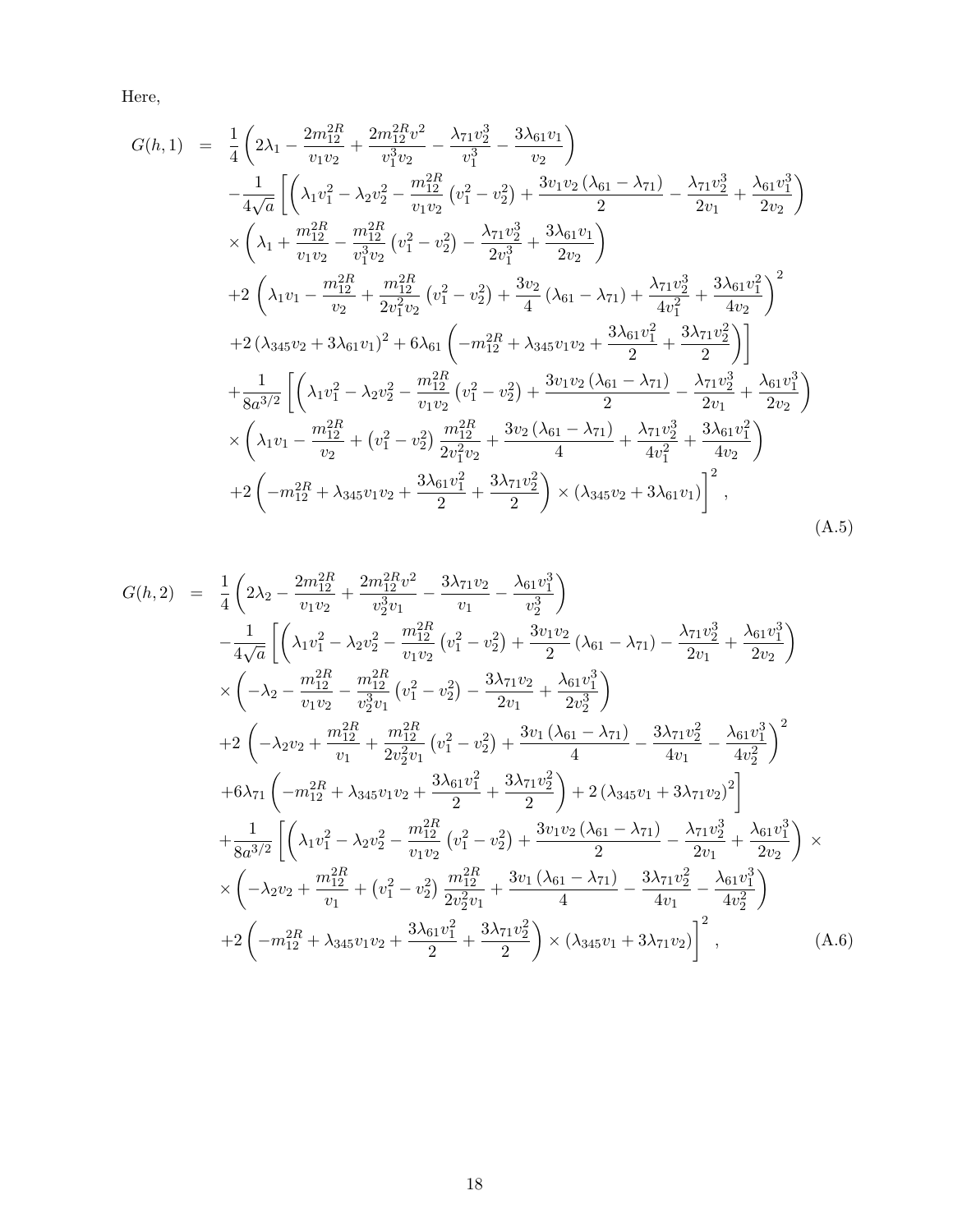$$
G(H,1) = \frac{1}{4} \left( 2\lambda_1 - \frac{2m_{12}^{2R}R}{v_1v_2} + \frac{2m_{12}^{2R}v^2}{v_1^3v_2} - \frac{\lambda_{71}v_2^3}{v_1^3} - \frac{3\lambda_{61}v_1}{v_2} \right) + \frac{1}{4\sqrt{a}} \left[ \left( \lambda_1v_1^2 - \lambda_2v_2^2 - \frac{m_{12}^{2R}}{v_1v_2} (v_1^2 - v_2^2) + \frac{3v_1v_2(\lambda_{61} - \lambda_{71})}{2} - \frac{\lambda_{71}v_2^3}{2v_1} + \frac{\lambda_{61}v_1^3}{2v_2} \right) \times \left( \lambda_1 + \frac{m_{12}^{2R}}{v_1v_2} - \frac{m_{12}^{2R}}{v_1^3v_2} (v_1^2 - v_2^2) - \frac{\lambda_{71}v_2^3}{2v_1^3} + \frac{3\lambda_{61}v_1}{2v_2} \right) + 2 \left( \lambda_1v_1 - \frac{m_{12}^{2R}}{v_2} + \frac{m_{12}^{2R}}{2v_1^2v_2} (v_1^2 - v_2^2) + \frac{3v_2}{4} (\lambda_{61} - \lambda_{71}) + \frac{\lambda_{71}v_2^3}{4v_1^2} + \frac{3\lambda_{61}v_1^2}{4v_2} \right)^2 + 2 (\lambda_{345}v_2 + 3\lambda_{61}v_1)^2 + 6\lambda_{61} \left( -m_{12}^{2R} + \lambda_{345}v_1v_2 + \frac{3\lambda_{61}v_1^2}{2} + \frac{3\lambda_{71}v_2^3}{2} \right) - \frac{1}{8a^{3/2}} \left[ \left( \lambda_1v_1^2 - \lambda_2v_2^2 - \frac{m_{12}^{2R}}{v_1v_2} (v_1^2 - v_2^2) + \frac{3v_1v_2(\lambda_{61} - \lambda_{71})}{2} - \frac{\lambda_{71}v_2^3}{2v_1} + \frac{\lambda_{61}v_1^3}{2v_
$$

$$
G(H,2) = \frac{1}{4} \left( 2\lambda_2 - \frac{2m_{12}^{2R} + 2m_{12}^{2R}v^2}{v_2^3v_1} - \frac{3\lambda_{71}v_2}{v_1} - \frac{\lambda_{61}v_1^3}{v_2^3} \right) + \frac{1}{4\sqrt{a}} \left[ \left( \lambda_1v_1^2 - \lambda_2v_2^2 - \frac{m_{12}^{2R}}{v_1v_2} (v_1^2 - v_2^2) + \frac{3v_1v_2}{2} (\lambda_{61} - \lambda_{71}) - \frac{\lambda_{71}v_2^3}{2v_1} + \frac{\lambda_{61}v_1^3}{2v_2} \right) \times \left( -\lambda_2 - \frac{m_{12}^{2R}}{v_1v_2} - \frac{m_{12}^{2R}}{v_2^3v_1} (v_1^2 - v_2^2) - \frac{3\lambda_{71}v_2}{2v_1} + \frac{\lambda_{61}v_1^3}{2v_2^3} \right) + 2 \left( -\lambda_2v_2 + \frac{m_{12}^{2R}}{v_1} + \frac{m_{12}^{2R}}{2v_2^2v_1} (v_1^2 - v_2^2) + \frac{3v_1(\lambda_{61} - \lambda_{71})}{4} - \frac{3\lambda_{71}v_2^2}{4v_1} - \frac{\lambda_{61}v_1^3}{4v_2^2} \right) + 6\lambda_{71} \left( -m_{12}^{2R} + \lambda_{345}v_1v_2 + \frac{3\lambda_{61}v_1^2}{2} + \frac{3\lambda_{71}v_2^2}{2} \right) + 2 (\lambda_{345}v_1 + 3\lambda_{71}v_2)^2 \right] - \frac{1}{8a^{3/2}} \left[ \left( \lambda_1v_1^2 - \lambda_2v_2^2 - \frac{m_{12}^{2R}}{v_1v_2} (v_1^2 - v_2^2) + \frac{3v_1v_2(\lambda_{61} - \lambda_{71})}{2} - \frac{\lambda_{71}v_2^3}{2v_1} + \frac{\lambda_{61}v_1^3}{2v_2} \right) \times
$$

# References

- <span id="page-18-0"></span>[1] G. C. Branco, P. M. Ferreira, L. Lavoura, M. N. Rebelo, M. Sher and J. P. Silva, "Theory and phenomenology of two-Higgs-doublet models," Phys. Rept. 516, 1 (2012) [arXiv:1106.0034 [hepph]].
- <span id="page-18-1"></span>[2] For a recent review, see G. Bhattacharyya and D. Das, "Scalar sector of Two-Higgs-Doublet models: A mini-review," arXiv:1507.06424 [hep-ph].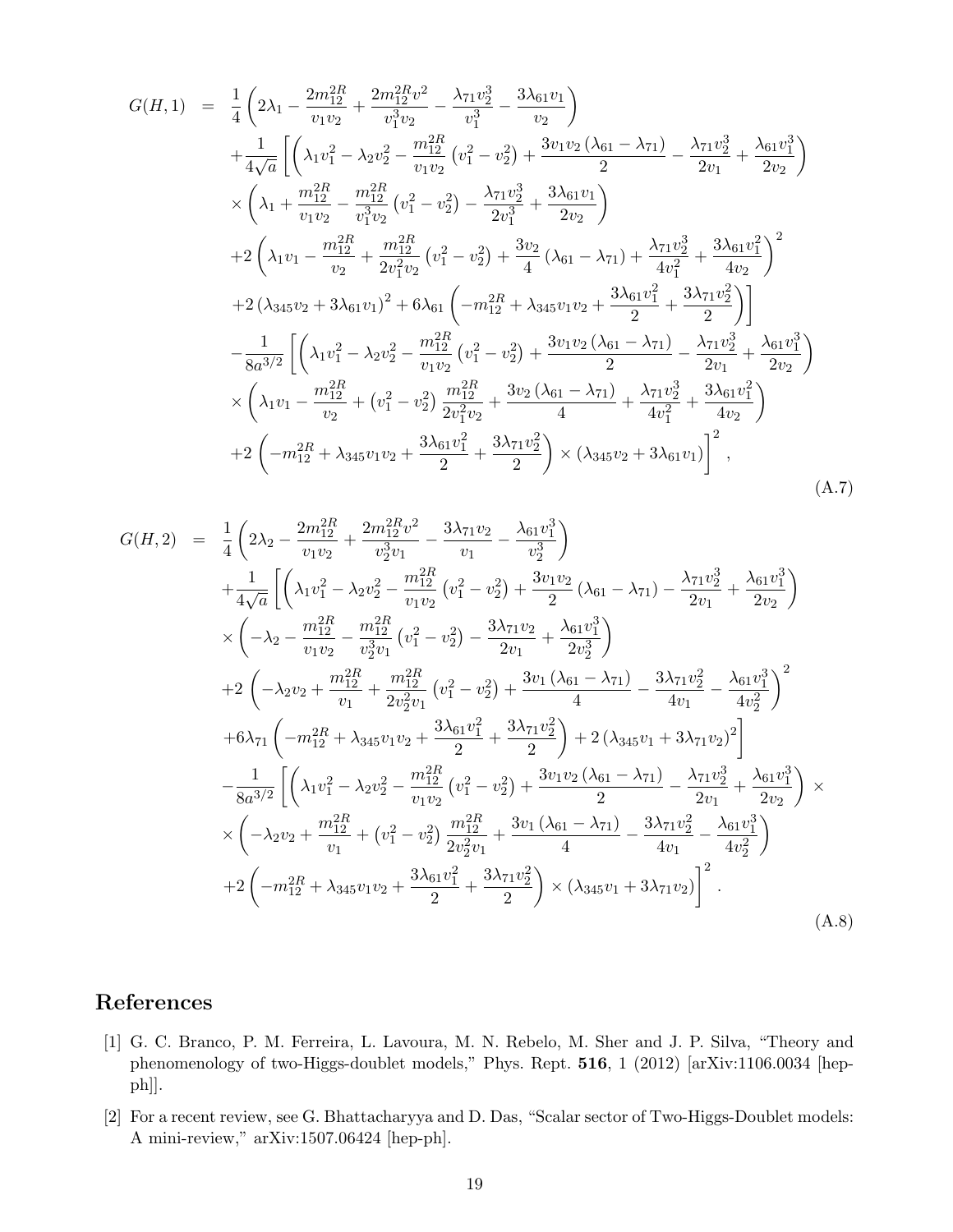- <span id="page-19-9"></span>[3] G. C. Branco and M. N. Rebelo, "The Higgs Mass in a Model With Two Scalar Doublets and Spontaneous CP Violation," Phys. Lett. B 160, 117 (1985).
- <span id="page-19-0"></span>[4] G. C. Branco, W. Grimus and L. Lavoura, "Relating the scalar flavor changing neutral couplings to the CKM matrix," Phys. Lett. B 380, 119 (1996) [hep-ph/9601383].
- <span id="page-19-1"></span>[5] F. J. Botella, G. C. Branco, A. Carmona, M. Nebot, L. Pedro and M. N. Rebelo, "Physical Constraints on a Class of Two-Higgs Doublet Models with FCNC at tree level," arXiv:1401.6147 [hep-ph].
- <span id="page-19-2"></span>[6] G. Bhattacharyya, D. Das and A. Kundu, "Feasibility of light scalars in a class of two-Higgsdoublet models and their decay signatures," Phys. Rev. D 89, 095029 (2014) [arXiv:1402.0364 [hep-ph]].
- <span id="page-19-3"></span>[7] S. L. Glashow and S. Weinberg, "Natural Conservation Laws for Neutral Currents," Phys. Rev. D 15, 1958 (1977). E. A. Paschos, "Diagonal Neutral Currents," Phys. Rev. D 15, 1966 (1977).
- <span id="page-19-4"></span>[8] H. S. Cheon and S. K. Kang, "Constraining parameter space in type-II two-Higgs doublet model in light of a 126 GeV Higgs boson," JHEP 1309, 085 (2013) [arXiv:1207.1083 [hep-ph]].
- <span id="page-19-5"></span>[9] B. Coleppa, F. Kling and S. Su, "Constraining Type II 2HDM in Light of LHC Higgs Searches," JHEP 1401, 161 (2014) [arXiv:1305.0002 [hep-ph]].
- <span id="page-19-6"></span>[10] O. Eberhardt, U. Nierste and M. Wiebusch, "Status of the two-Higgs-doublet model of type II," JHEP 1307, 118 (2013) [arXiv:1305.1649 [hep-ph]].
- <span id="page-19-7"></span>[11] O. Eberhardt, "Fitting the Two-Higgs-Doublet model of type II," arXiv:1405.3181 [hep-ph].
- <span id="page-19-8"></span>[12] N. Chakrabarty, U. K. Dey and B. Mukhopadhyaya, "High-scale validity of a two-Higgs doublet scenario: a study including LHC data," JHEP  $1412$ , 166 (2014) [arXiv:1407.2145 [hep-ph]].
- <span id="page-19-10"></span>[13] G. Aad et al. [ATLAS and CMS Collaborations], "Combined Measurement of the Higgs Boson Mass in pp Collisions at  $\sqrt{s}$  = 7 and 8 TeV with the ATLAS and CMS Experiments," Phys. Rev. Lett. 114, 191803 (2015) [arXiv:1503.07589 [hep-ex]].
- <span id="page-19-11"></span>[14] D. Chowdhury and O. Eberhardt, "Global fits of the two-loop renormalized Two-Higgs-Doublet model with soft  $Z_2$  breaking," arXiv:1503.08216 [hep-ph].
- <span id="page-19-12"></span>[15] J. Bernon, J. F. Gunion, H. E. Haber, Y. Jiang and S. Kraml, "Scrutinizing the Alignment Limit in Two-Higgs-Doublet Models. Part 1:  $m_h = 125 \text{ GeV}$ ," arXiv:1507.00933 [hep-ph].
- <span id="page-19-13"></span>[16] D. Das and I. Saha, "Search for a stable alignment limit in two-Higgs-doublet models," Phys. Rev. D 91, no. 9, 095024 (2015) [arXiv:1503.02135 [hep-ph]].
- <span id="page-19-14"></span>[17] F. Mahmoudi and O. Stal, "Flavor constraints on the two-Higgs-doublet model with general Yukawa couplings," Phys. Rev. D 81, 035016 (2010) [arXiv:0907.1791 [hep-ph]].
- <span id="page-19-15"></span>[18] O. Deschamps, S. Descotes-Genon, S. Monteil, V. Niess, S. T'Jampens and V. Tisserand, "The Two Higgs Doublet of Type II facing flavour physics data," Phys. Rev. D 82, 073012 (2010) [arXiv:0907.5135 [hep-ph]].
- <span id="page-19-16"></span>[19] B. Gorczyca and M. Krawczyk, "Tree-Level Unitarity Constraints for the SM-like 2HDM," arXiv:1112.5086 [hep-ph].
- <span id="page-19-17"></span>[20] A. Barroso, P. M. Ferreira, I. P. Ivanov and R. Santos, "Metastability bounds on the two Higgs doublet model," JHEP 1306, 045 (2013) [arXiv:1303.5098 [hep-ph]].